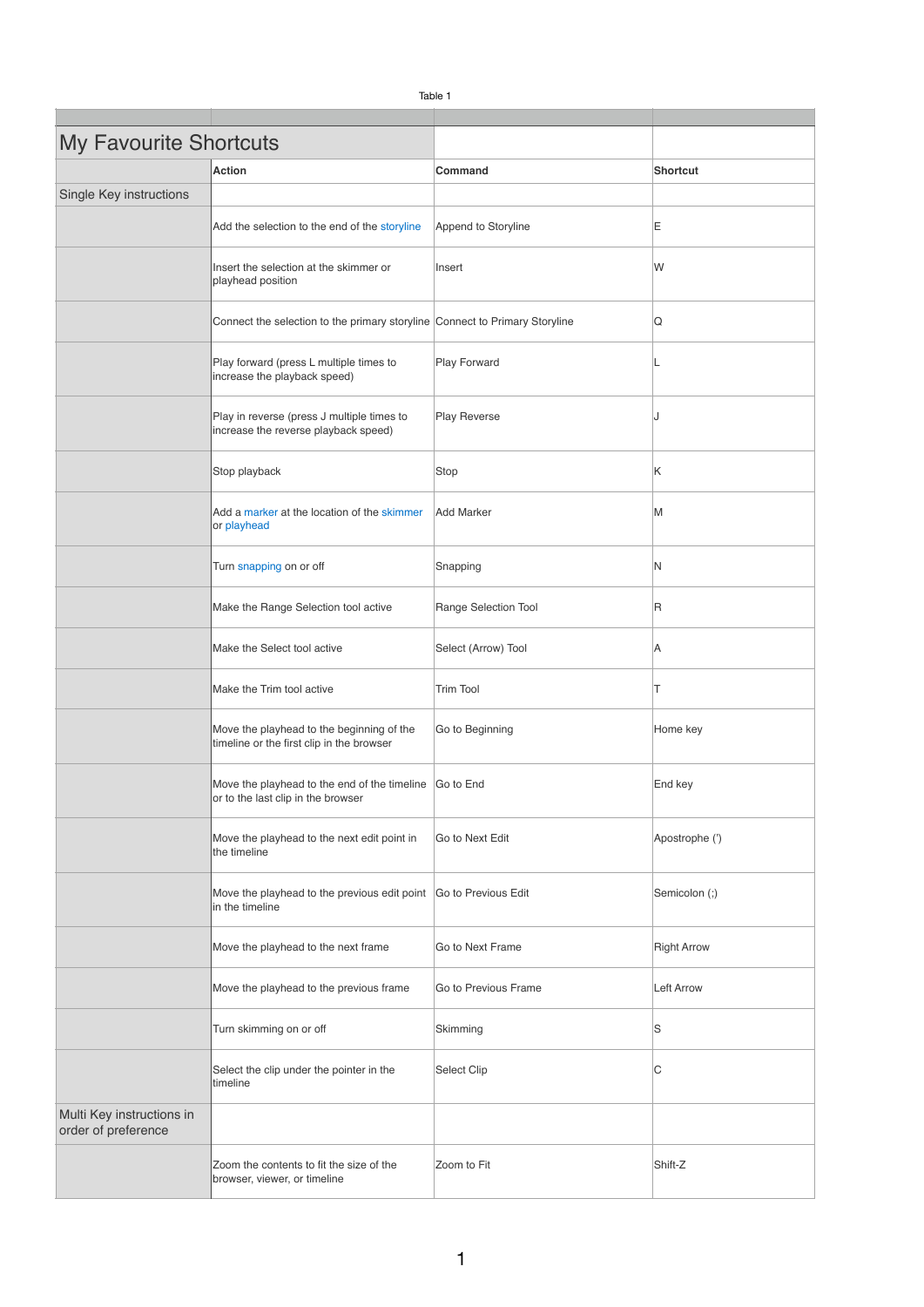| Show or hide the keyword editor                                                                                                                                                                              | Show/Hide Keyword Editor    | Command-K          |
|--------------------------------------------------------------------------------------------------------------------------------------------------------------------------------------------------------------|-----------------------------|--------------------|
| Open an existing library or a new library                                                                                                                                                                    | Open Library                | Command-O          |
| Undo the last command                                                                                                                                                                                        | Undo Change                 | Command-Z          |
| Cut the primary storyline clip (or the<br>selection) at the skimmer or playhead<br>location                                                                                                                  | Blade                       | Command-B          |
| Copy the selection                                                                                                                                                                                           | Copy                        | Command-C          |
| Cut the selection                                                                                                                                                                                            | Cut                         | Command-X          |
| Delete the timeline selection, reject the<br>browser selection, or remove a through edit                                                                                                                     | Delete                      | Delete             |
| View audio and video separately for selected Expand Audio<br>clips                                                                                                                                           |                             | Control-S          |
| Insert a freeze frame at the playhead or<br>skimmer location in the timeline, or connect a<br>freeze frame from the skimmer or playhead<br>location in the event to the playhead location<br>in the timeline | Insert/Connect Freeze Frame | Option-F           |
| Insert a gap clip at the skimmer or playhead<br>position                                                                                                                                                     | Insert Gap                  | Option-W           |
| Lower the audio volume by 1 dB                                                                                                                                                                               | Lower Volume 1 dB           | Control-Hyphen (-) |
| Create a new compound clip (if there's no<br>selection, create an empty compound clip)                                                                                                                       | New Compound Clip           | Option-G           |
| Select all clips                                                                                                                                                                                             | Select All                  | Command-A          |
| Connect a basic title to the primary storyline                                                                                                                                                               | <b>Add Basic Title</b>      | Control-T          |
| Extend the selected edit point to the skimmer Extend Edit<br>or playhead position                                                                                                                            |                             | Shift-X            |
| Reveal the selected clip in the browser                                                                                                                                                                      | Reveal in Browser           | Shift-F            |
| Show or hide the Video Animation editor for<br>the selected timeline clips                                                                                                                                   | Show/Hide Video Animation   | Control-V          |
| Paste selected attributes and their settings to Paste Attributes<br>the selection                                                                                                                            |                             | Shift-Command-V    |
| Paste selected attributes and their settings to Paste Attributes<br>the selection                                                                                                                            |                             | Shift-Command-V    |
| Paste keyframes and their settings to the<br>selection                                                                                                                                                       | Paste Keyframes             | Option-Shift-V     |
| Remove all effects from the selection                                                                                                                                                                        | <b>Remove Effects</b>       | Option-Command-X   |
| Delete the selected marker                                                                                                                                                                                   | Delete Marker               | Control-M          |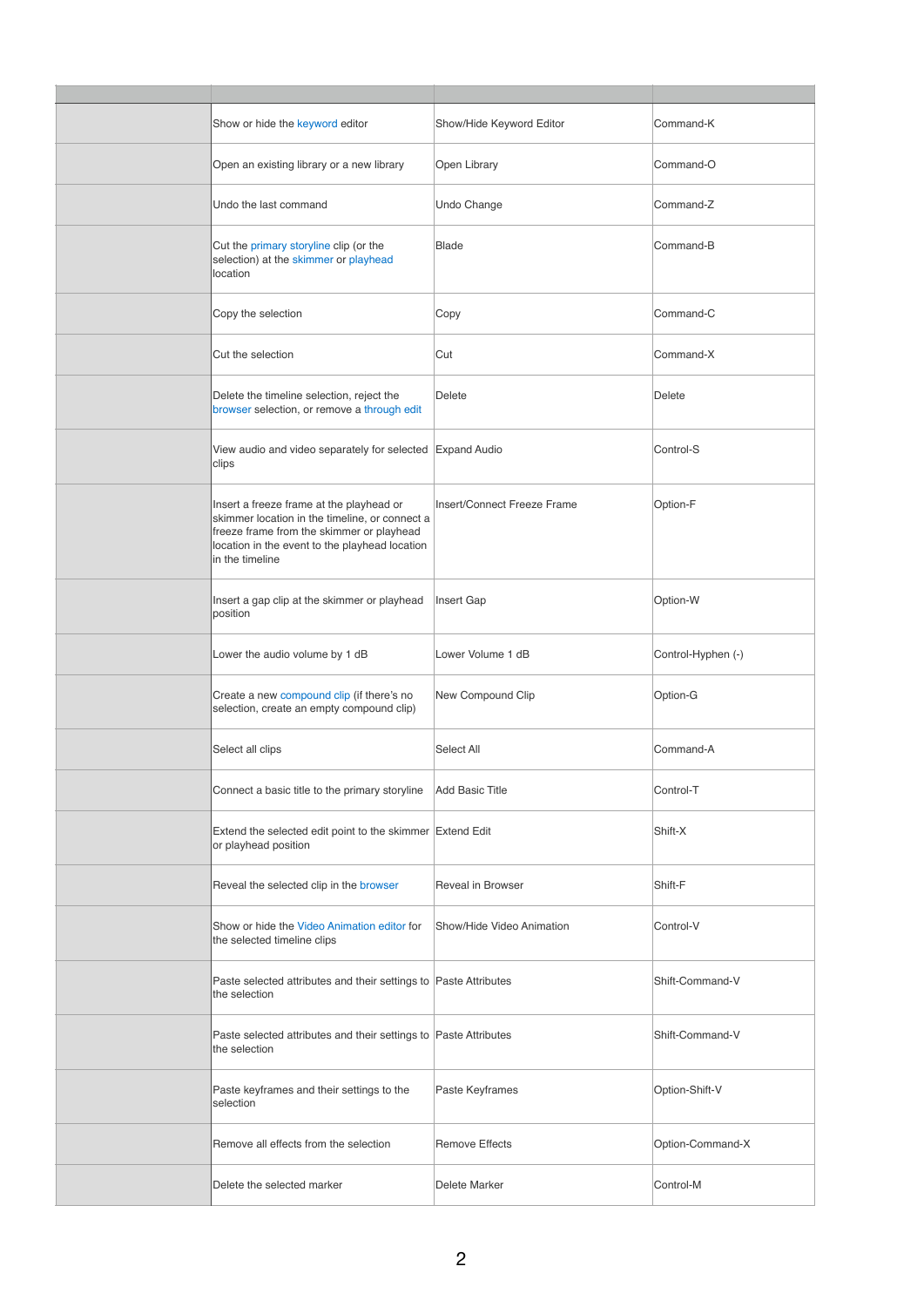|                       | Adjust the audio volume across all selected<br>clips by the same dB value           | Adjust Volume Relative         | Control-L                |
|-----------------------|-------------------------------------------------------------------------------------|--------------------------------|--------------------------|
|                       | Move the playhead to the end of the range<br>selection                              | Go to Range End                | Shift-O                  |
|                       | Move the playhead to the beginning of the<br>range selection                        | Go to Range Start              | Shift-I                  |
|                       | Zoom in to the browser, viewer, or timeline                                         | Zoom In                        | Command-Plus Sign (+)    |
|                       | Zoom out of the browser, viewer, or timeline                                        | Zoom Out                       | Command-Minus Sign (-)   |
|                       | Trim the clip start point to the skimmer or<br>playhead position                    | <b>Trim Start</b>              | Option-Left Bracket ([)  |
|                       | Trim the end of the selected or topmost clip<br>to the skimmer or playhead position | <b>Trim End</b>                | Option-Right Bracket (1) |
|                       |                                                                                     |                                |                          |
| My Modified Shortcuts | Use these instructions:                                                             |                                |                          |
|                       | Trim the clip start point to the skimmer or<br>playhead position                    | <b>Trim Start</b>              | G                        |
|                       | Trim the end of the selected or topmost clip<br>to the skimmer or playhead position | <b>Trim End</b>                | Н                        |
|                       |                                                                                     |                                |                          |
|                       |                                                                                     | A full list of Shortcuts       |                          |
|                       |                                                                                     |                                |                          |
| Application           |                                                                                     |                                |                          |
|                       | Action                                                                              | Command                        | <b>Shortcut</b>          |
|                       | Hide Final Cut Pro                                                                  | <b>Hide Application</b>        | Command-H                |
|                       | Hide all applications except Final Cut Pro                                          | <b>Hide Other Applications</b> | Option-Command-H         |
|                       | Open the Command Editor                                                             | Keyboard Customization         | Option-Command-K         |
|                       | Minimize Final Cut Pro                                                              | Minimize                       | Command-M                |
|                       | Open an existing library or a new library                                           | Open Library                   | Command-O                |
|                       | Open the Final Cut Pro Preferences window                                           | Preferences                    | Command-Comma (,)        |
|                       | Quit Final Cut Pro                                                                  | Quit                           | Command-Q                |
|                       | Redo the last command                                                               | Redo Change                    | Shift-Command-Z          |
|                       | Undo the last command                                                               | Undo Change                    | Command-Z                |
| <b>Editing</b>        |                                                                                     |                                |                          |
|                       | Action                                                                              | Command                        | Shortcut                 |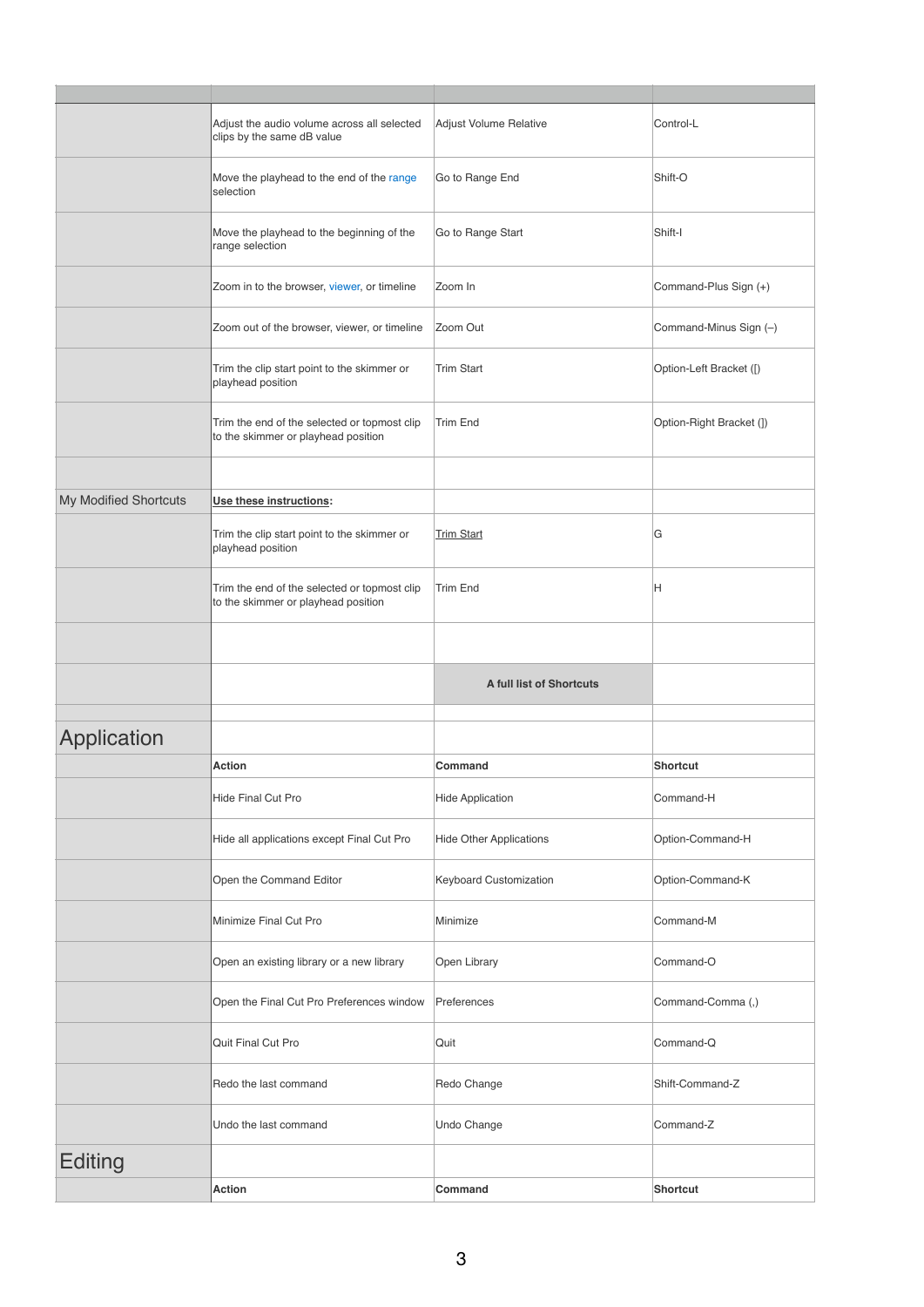| Adjust the audio volume across all selected<br>clips to a specific dB value                                           | Adjust Volume Absolute                   | Control-Option-L |
|-----------------------------------------------------------------------------------------------------------------------|------------------------------------------|------------------|
| Adjust the audio volume across all selected<br>clips by the same dB value                                             | Adjust Volume Relative                   | Control-L        |
| Add the selection to the end of the storyline                                                                         | Append to Storyline                      | Ε                |
| Add the selected clip to the audition                                                                                 | Audition: Add to Audition                | Control-Shift-Y  |
| Create an audition with a timeline clip and a<br>duplicate version of the clip, including applied<br>effects          | Audition: Duplicate as Audition          | Option-Y         |
| Duplicate the selected audition clip without<br>applied effects                                                       | Audition: Duplicate from Original        | Shift-Command-Y  |
| Create an audition and replace the timeline<br>clip with the current selection                                        | Audition: Replace and Add to Audition    | Shift-Y          |
| Cut the primary storyline clip (or the<br>selection) at the skimmer or playhead<br>location                           | <b>Blade</b>                             | Command-B        |
| Cut all clips at the skimmer or playhead<br>location                                                                  | <b>Blade All</b>                         | Shift-Command-B  |
| Break the selected item into its component<br>parts                                                                   | <b>Break Apart Clip Items</b>            | Shift-Command-G  |
| Change the duration of the selection                                                                                  | Change Duration                          | Control-D        |
| Connect the default lower third to the primary Connect Default Lower Third<br>storyline                               |                                          | Control-Shift-T  |
| Connect the default title to the primary<br>storyline                                                                 | <b>Connect Default Title</b>             | Control-T        |
| Connect the selection to the primary storyline Connect to Primary Storyline                                           |                                          | Q                |
| Connect the selection to the primary<br>storyline, aligning the selection's end point<br>with the skimmer or playhead | Connect to Primary Storyline - Backtimed | Shift-Q          |
| Copy the selection                                                                                                    | Copy                                     | Command-C        |
| Create an audition from the selection                                                                                 | <b>Create Audition</b>                   | Command-Y        |
| Create a storyline from a selection of<br>connected clips                                                             | Create Storyline                         | Command-G        |
| Cut the selection                                                                                                     | Cut                                      | Command-X        |
| Cut and switch the multicam clip to angle 1 of Cut and Switch to Viewer Angle 1<br>the current bank                   |                                          | 1                |
| Cut and switch the multicam clip to angle 2 of Cut and Switch to Viewer Angle 2<br>the current bank                   |                                          | 2                |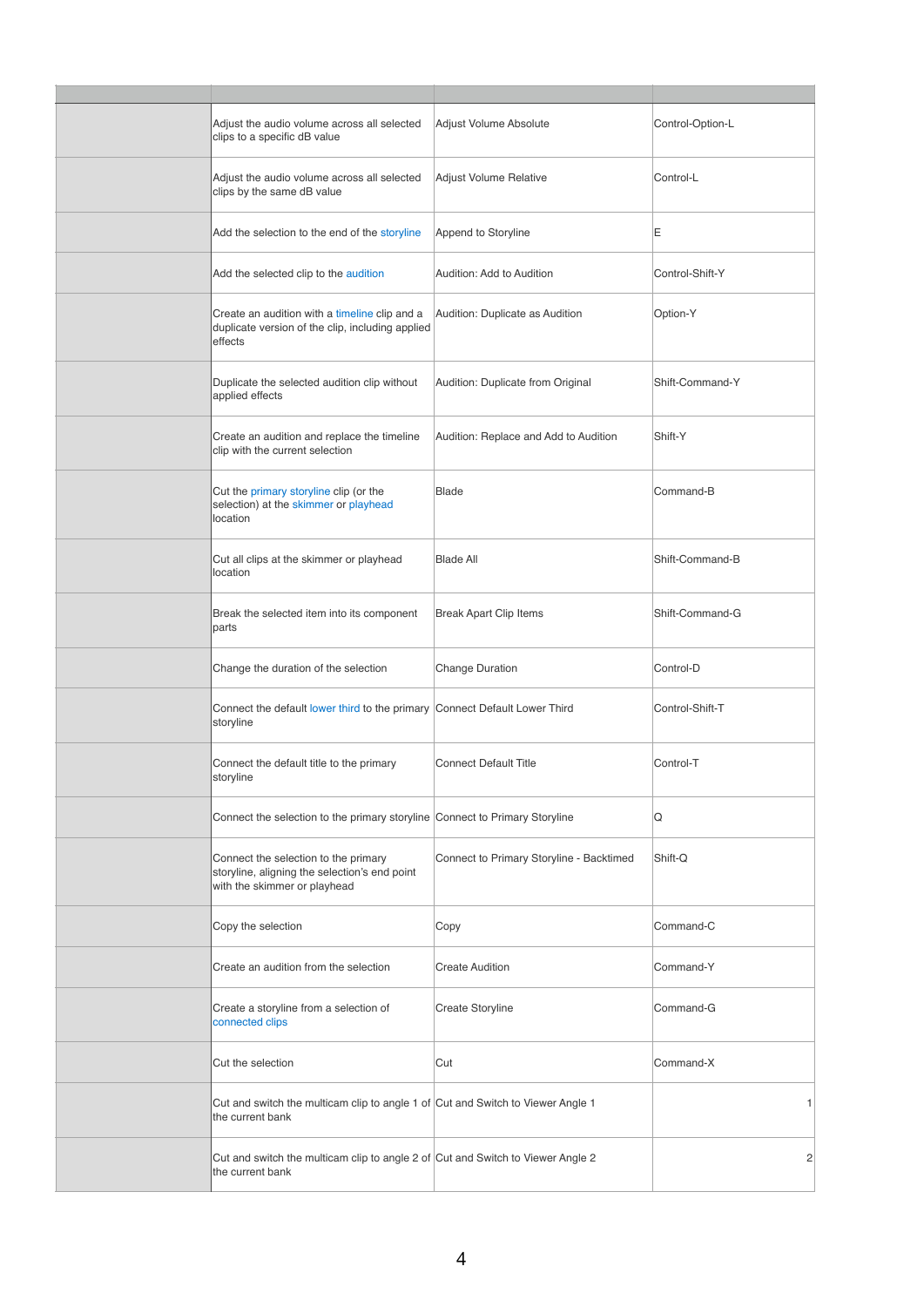| Cut and switch the multicam clip to angle 3 of Cut and Switch to Viewer Angle 3<br>the current bank       |                                      | 3                           |
|-----------------------------------------------------------------------------------------------------------|--------------------------------------|-----------------------------|
| Cut and switch the multicam clip to angle 4 of Cut and Switch to Viewer Angle 4<br>the current bank       |                                      | $\overline{4}$              |
| Cut and switch the multicam clip to angle 5 of Cut and Switch to Viewer Angle 5<br>the current bank       |                                      | 5                           |
| Cut and switch the multicam clip to angle 6 of Cut and Switch to Viewer Angle 6<br>the current bank       |                                      | 6                           |
| Cut and switch the multicam clip to angle 7 of Cut and Switch to Viewer Angle 7<br>the current bank       |                                      | 7                           |
| Cut and switch the multicam clip to angle 8 of Cut and Switch to Viewer Angle 8<br>the current bank       |                                      | 8                           |
| Cut and switch the multicam clip to angle 9 of Cut and Switch to Viewer Angle 9<br>the current bank       |                                      | 9                           |
| Delete the timeline selection, reject the<br>browser selection, or remove a through edit                  | Delete                               | Delete                      |
| Delete the selection and attach the<br>connected clip or clips to the resulting gap<br>clip               | Delete Selection Only                | Option-Command-Delete       |
| Deselect all selected items                                                                               | Deselect All                         | Shift-Command-A             |
| Duplicate the browser selection                                                                           | Duplicate                            | Command-D                   |
| Enable or disable playback for the selection                                                              | Enable/Disable Clip                  | V                           |
| View audio and video separately for selected Expand Audio<br>clips                                        |                                      | Control-S                   |
| Expand or collapse audio components for the Expand/Collapse Audio Components<br>selection in the timeline |                                      | Control-Option-S            |
| Extend the selected edit point to the skimmer Extend Edit<br>or playhead position                         |                                      | Shift-X                     |
| In the browser list view, add the next item to<br>the selection                                           | <b>Extend Selection Down</b>         | Shift-Down Arrow            |
| In the timeline, add the next item to the<br>selection                                                    | <b>Extend Selection to Next Clip</b> | Control-Command-Right-Arrow |
| In the browser list view, add the previous<br>item to the selection                                       | <b>Extend Selection Up</b>           | Shift-Up Arrow              |
| Dissolve the audition and replace it with the<br>audition pick                                            | <b>Finalize Audition</b>             | Option-Shift-Y              |
| Insert the selection at the skimmer or<br>playhead position                                               | Insert                               | W                           |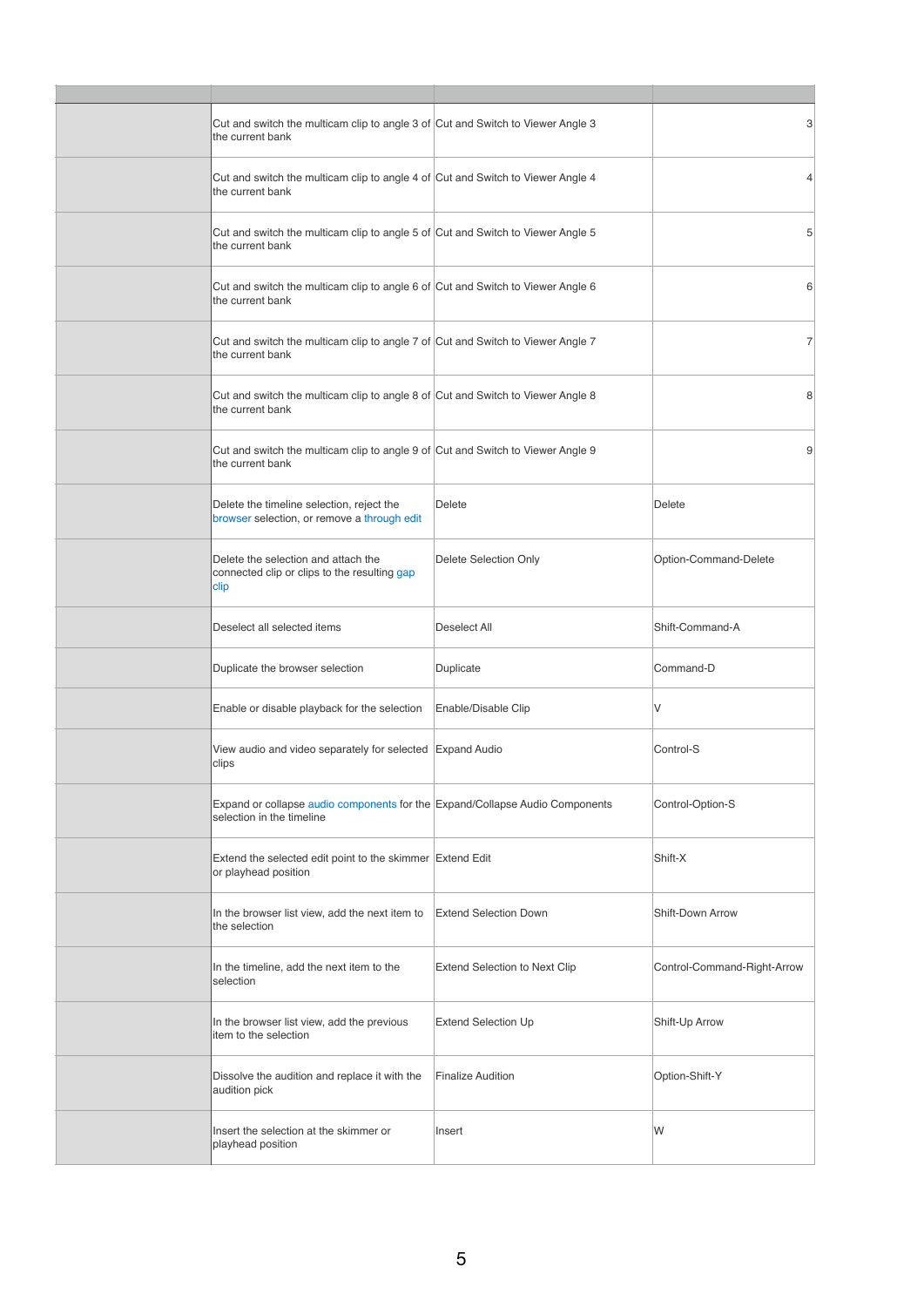| Insert a freeze frame at the playhead or<br>skimmer location in the timeline, or connect a<br>freeze frame from the skimmer or playhead<br>location in the event to the playhead location<br>in the timeline | Insert/Connect Freeze Frame     | Option-F                |
|--------------------------------------------------------------------------------------------------------------------------------------------------------------------------------------------------------------|---------------------------------|-------------------------|
| Insert a gap clip at the skimmer or playhead<br>position                                                                                                                                                     | Insert Gap                      | Option-W                |
| Insert the default generator at the skimmer or Insert Default Generator<br>playhead position                                                                                                                 |                                 | Option-Command-W        |
| Lift the selection from the storyline and<br>connect it to the resulting gap clips                                                                                                                           | Lift from Storyline             | Option-Command-Up Arrow |
| Lower the audio volume by 1 dB                                                                                                                                                                               | Lower Volume 1 dB               | Control-Hyphen (-)      |
| Move the playhead by entering a timecode<br>value                                                                                                                                                            | Move Playhead Position          | Control-P               |
| Create a new compound clip (if there's no<br>selection, create an empty compound clip)                                                                                                                       | New Compound Clip               | Option-G                |
| Nudge the selected audio edit point left by<br>one subframe, creating a split edit                                                                                                                           | Nudge Audio Subframe Left       | Option-Comma (,)        |
| Nudge the selected audio edit point left by 10 Nudge Audio Subframe Left Many<br>subframes, creating a split edit                                                                                            |                                 | Option-Shift-Comma (,)  |
| Nudge the selected audio edit point right by<br>one subframe, creating a split edit                                                                                                                          | Nudge Audio Subframe Right      | Option-Period (.)       |
| Nudge the selected audio edit point right by<br>10 subframes, creating a split edit                                                                                                                          | Nudge Audio Subframe Right Many | Option-Shift-Period (.) |
| Nudge down the value of the selected<br>keyframe in the animation editor                                                                                                                                     | Nudge Down                      | Option-Down Arrow       |
| Nudge the selection one unit to the left                                                                                                                                                                     | Nudge Left                      | Comma (,)               |
| Nudge the selection 10 units to the left                                                                                                                                                                     | Nudge Left Many                 | Shift-Comma (,)         |
| Nudge the selection one unit to the right                                                                                                                                                                    | Nudge Right                     | Period (.)              |
| Nudge the selection 10 units to the right                                                                                                                                                                    | Nudge Right Many                | Shift-Period (.)        |
| Nudge up the value of the selected keyframe<br>in the animation editor                                                                                                                                       | Nudge Up                        | Option-Up Arrow         |
| Open the selected audition                                                                                                                                                                                   | <b>Open Audition</b>            | Y                       |
| Temporarily override clip connections for the<br>selection                                                                                                                                                   | <b>Override Connections</b>     | Grave Accent (`)        |
| Overwrite at the skimmer or playhead<br>position                                                                                                                                                             | Overwrite                       | D                       |
| Overwrite from the skimmer or playhead<br>position back                                                                                                                                                      | Overwrite - Backtimed           | Shift-D                 |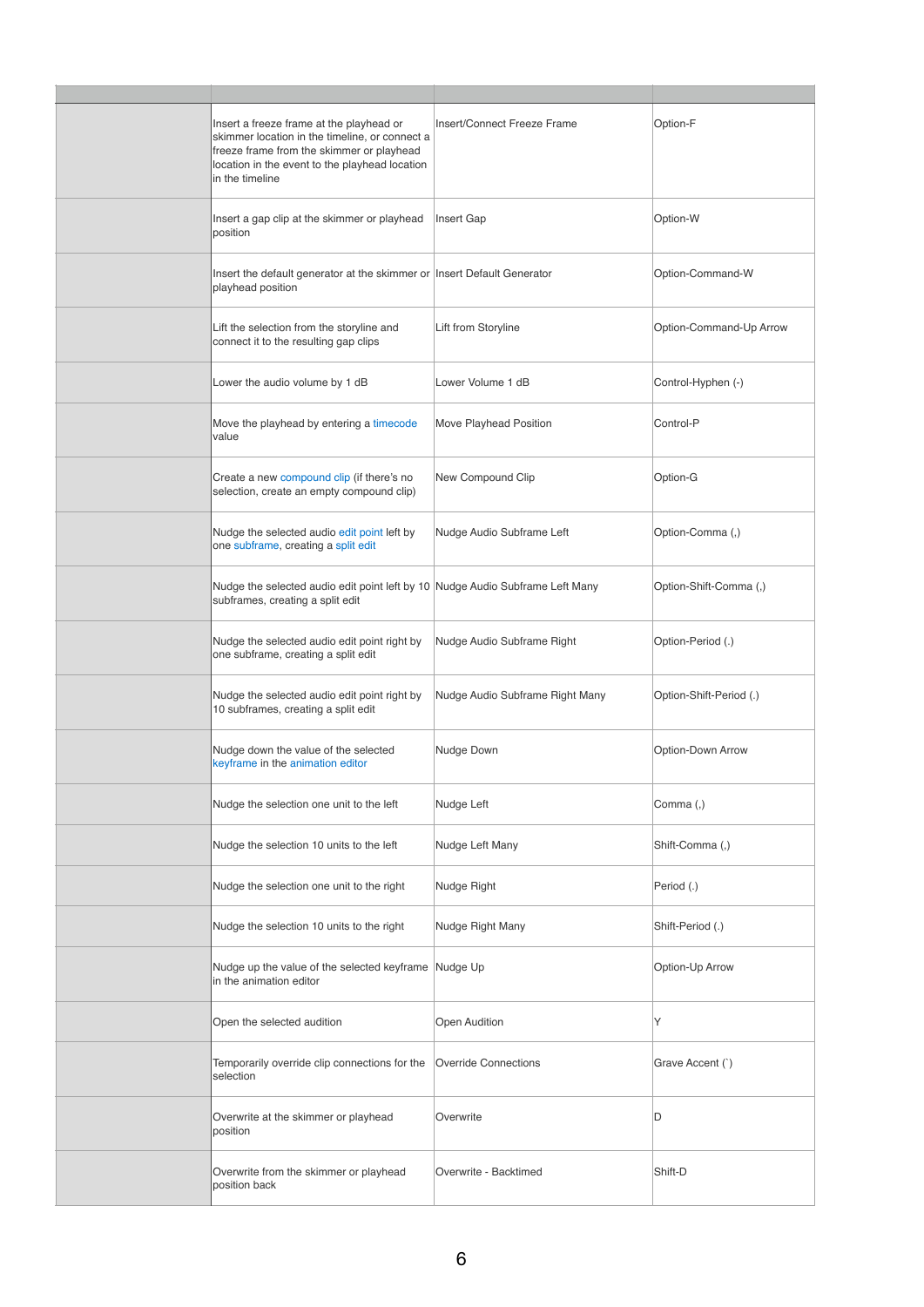| Overwrite at the skimmer or playhead<br>position in the primary storyline                                 | Overwrite to Primary Storyline         | Option-Command-Down Arrow |
|-----------------------------------------------------------------------------------------------------------|----------------------------------------|---------------------------|
| Paste the selection and connect it to the<br>primary storyline                                            | Paste as Connected                     | Option-V                  |
| Insert the Clipboard contents at the skimmer<br>or playhead position                                      | Paste Insert at Playhead               | Command-V                 |
| Switch to the previous angle in the multicam<br>clip                                                      | Previous Angle                         | Control-Shift-Left Arrow  |
| Switch to the previous audio angle in the<br>multicam clip                                                | Previous Audio Angle                   | Option-Shift-Left Arrow   |
| Select the previous clip in the Audition<br>window, making it the audition pick                           | <b>Previous Pick</b>                   | Control-Left Arrow        |
| Switch to the previous video angle in the<br>multicam clip                                                | Previous Video Angle                   | Shift-Command-Left Arrow  |
| Raise the audio volume by 1 dB                                                                            | Raise Volume 1 dB                      | Control-Equal Sign (=)    |
| Replace the selected clip in the timeline with<br>the browser selection                                   | Replace                                | Shift-R                   |
| Replace the selected clip in the timeline with<br>the browser selection, starting from its start<br>point | Replace from Start                     | Option-R                  |
| Replace the selected timeline clip with a gap<br>clip                                                     | Replace with Gap                       | Shift-Delete              |
| Select all clips                                                                                          | Select All                             | Command-A                 |
| Select the clip under the pointer in the<br>timeline                                                      | Select Clip                            | С                         |
| Select the clip above the current timeline<br>selection at the skimmer or playhead location               | Select Clip Above                      | Command-Up Arrow          |
| Select the clip below the current timeline<br>selection at the skimmer or playhead location               | Select Clip Below                      | Command-Down Arrow        |
| For audio/video clips in expanded view,<br>select the left edge of the audio edit point                   | Select Left Audio Edge                 | Shift-Left Bracket ([)    |
| Select the left edge of the edit point                                                                    | Select Left Edge                       | Left Bracket ([)          |
| For audio/video clips in expanded view,<br>select the left and right edges of the audio<br>edit point     | Select Left and Right Audio Edit Edges | Shift-Backslash (\)       |
| Select the left and right edges of the edit<br>point                                                      | Select Left and Right Edit Edges       | Backslash (\)             |
| For audio/video clips in expanded view,<br>select the left and right edges of the video<br>edit point     | Select Left and Right Video Edit Edges | Control-Backslash (\)     |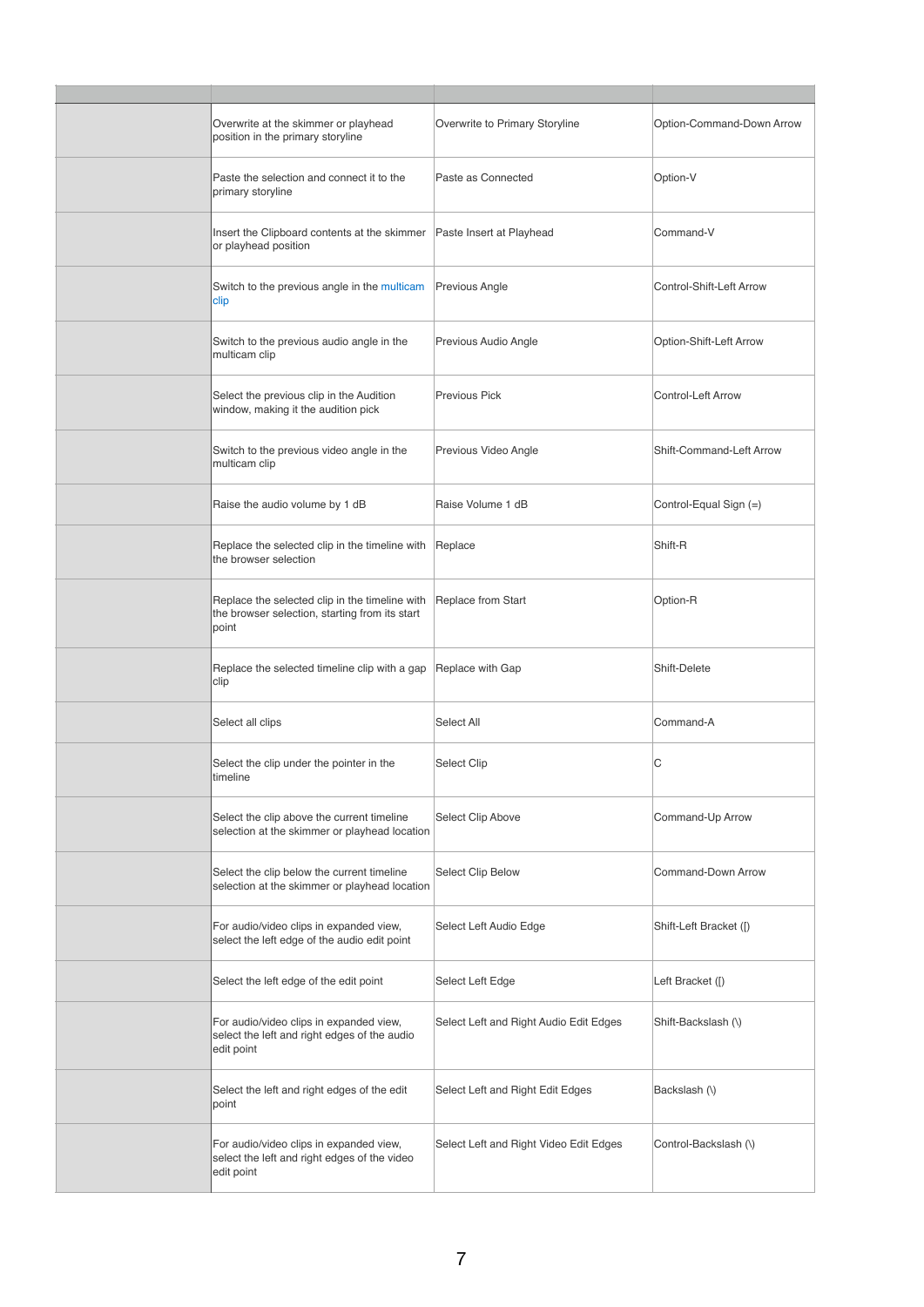| For audio/video clips in expanded view,<br>select the left edge of the video edit point                                     | Select Left Video Edge         | Control-Left Bracket ([)  |
|-----------------------------------------------------------------------------------------------------------------------------|--------------------------------|---------------------------|
| Switch to the next angle in the multicam clip                                                                               | Select Next Angle              | Control-Shift-Right Arrow |
| Switch to the next audio angle in the<br>multicam clip                                                                      | Select Next Audio Angle        | Option-Shift-Right Arrow  |
| Move the playhead and the selection to the<br>next topmost timeline clip in the same role                                   | <b>Select Next Clip</b>        | Command-Right Arrow       |
| Select the next clip in the Audition window,<br>making it the audition pick                                                 | <b>Select Next Pick</b>        | Control-Right Arrow       |
| Switch to the next video angle in the<br>multicam clip                                                                      | Select Next Video Angle        | Shift-Command-Right Arrow |
| Move the playhead and the selection to the<br>previous topmost timeline clip in the same<br>role                            | Select Previous Clip           | Command-Left Arrow        |
| For audio/video clips in expanded view,<br>select the right edge of the audio edit point                                    | Select Right Audio Edge        | Shift-Right Bracket (1)   |
| Select the right edge of the edit point                                                                                     | Select Right Edge              | Right Bracket (])         |
| For audio/video clips in expanded view,<br>select the right edge of the video edit point                                    | Select Right Video Edge        | Control-Right Bracket (]) |
| Set an additional range selection end point at Set Additional Selection End<br>the playhead or skimmer location             |                                | Shift-Command-O           |
| Set an additional range selection start point<br>at the playhead or skimmer location                                        | Set Additional Selection Start | Shift-Command-I           |
| When an edit point is selected, show or hide<br>the precision editor                                                        | Show/Hide Precision Editor     | Control-E                 |
| Turn snapping on or off                                                                                                     | Snapping                       | N                         |
| Solo the selected items in the timeline                                                                                     | Solo                           | Option-S                  |
| Turn on audio/video mode to add the video<br>and audio portion of your selection to the<br>timeline                         | Source Media: Audio & Video    | Shift-1                   |
| Turn on audio-only mode to add the audio<br>portion of your selection to the timeline                                       | Source Media: Audio Only       | Shift-3                   |
| Turn on video-only mode to add the video<br>portion of your selection to the timeline                                       | Source Media: Video Only       | Shift-2                   |
| Replace the selected captions with abutting<br>single-line captions, one for each line of text<br>in the original captions. | <b>Split Caption</b>           | Control-Option-Command-C  |
| Switch the multicam clip to angle 1 of the<br>current bank                                                                  | Switch to Viewer Angle 1       | Option-1                  |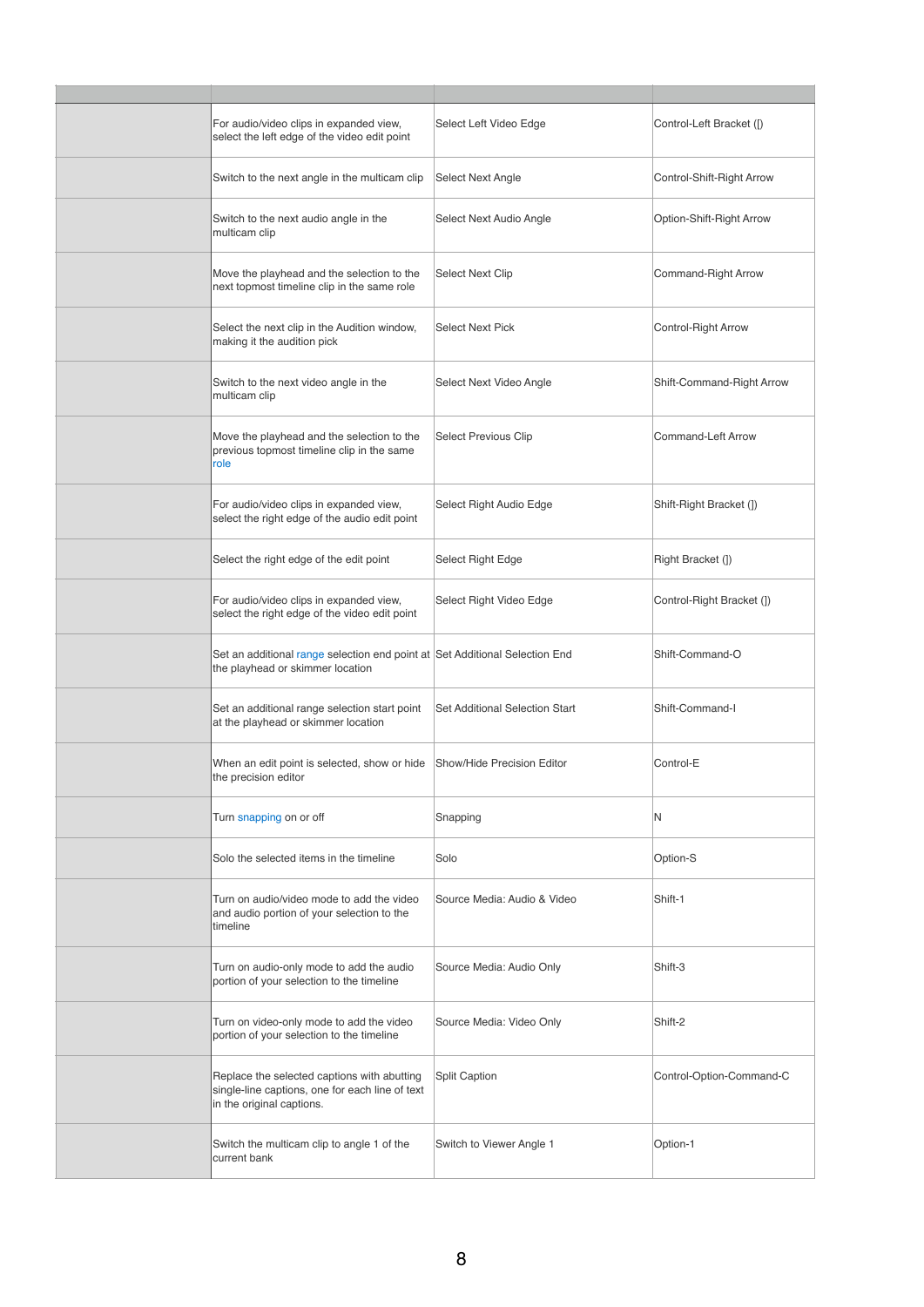|                | Switch the multicam clip to angle 2 of the<br>current bank                                 | Switch to Viewer Angle 2                  | Option-2                 |
|----------------|--------------------------------------------------------------------------------------------|-------------------------------------------|--------------------------|
|                | Switch the multicam clip to angle 3 of the<br>current bank                                 | Switch to Viewer Angle 3                  | Option-3                 |
|                | Switch the multicam clip to angle 4 of the<br>current bank                                 | Switch to Viewer Angle 4                  | Option-4                 |
|                | Switch the multicam clip to angle 5 of the<br>current bank                                 | Switch to Viewer Angle 5                  | Option-5                 |
|                | Switch the multicam clip to angle 6 of the<br>current bank                                 | Switch to Viewer Angle 6                  | Option-6                 |
|                | Switch the multicam clip to angle 7 of the<br>current bank                                 | Switch to Viewer Angle 7                  | Option-7                 |
|                | Switch the multicam clip to angle 8 of the<br>current bank                                 | Switch to Viewer Angle 8                  | Option-8                 |
|                | Switch the multicam clip to angle 9 of the<br>current bank                                 | Switch to Viewer Angle 9                  | Option-9                 |
|                | Turn on or turn off the ability to build<br>storylines when dragging clips in the timeline | <b>Toggle Storyline Mode</b>              | G                        |
|                | Trim the end of the selected or topmost clip<br>to the skimmer or playhead position        | <b>Trim End</b>                           | Option-Right Bracket (]) |
|                | Trim the clip start point to the skimmer or<br>playhead position                           | <b>Trim Start</b>                         | Option-Left Bracket ([)  |
|                | Trim clip start and end points to the range<br>selection                                   | Trim to Selection                         | Option-Backslash (\)     |
| <b>Effects</b> |                                                                                            |                                           |                          |
|                | Action                                                                                     | Command                                   | <b>Shortcut</b>          |
|                | Connect a basic lower-third title to the<br>primary storyline                              | Add Basic Lower Third                     | Control-Shift-T          |
|                | Connect a basic title to the primary storyline                                             | <b>Add Basic Title</b>                    | Control-T                |
|                | Add the default audio effect to the selection                                              | <b>Add Default Audio Effect</b>           | Option-Command-E         |
|                | Add the default transition to the selection                                                | <b>Add Default Transition</b>             | Command-T                |
|                | Add the default video effect to the selection                                              | Add Default Video Effect                  | Option-E                 |
|                | Reset the controls in the current Color Board<br>pane                                      | Color Board: Reset Current Board Controls | Option-Delete            |
|                | Switch to the Color pane in the Color Board                                                | Color Board: Switch to the Color Pane     | Control-Command-C        |
|                | Switch to the Exposure pane in the Color<br>Board                                          | Color Board: Switch to the Exposure Pane  | Control-Command-E        |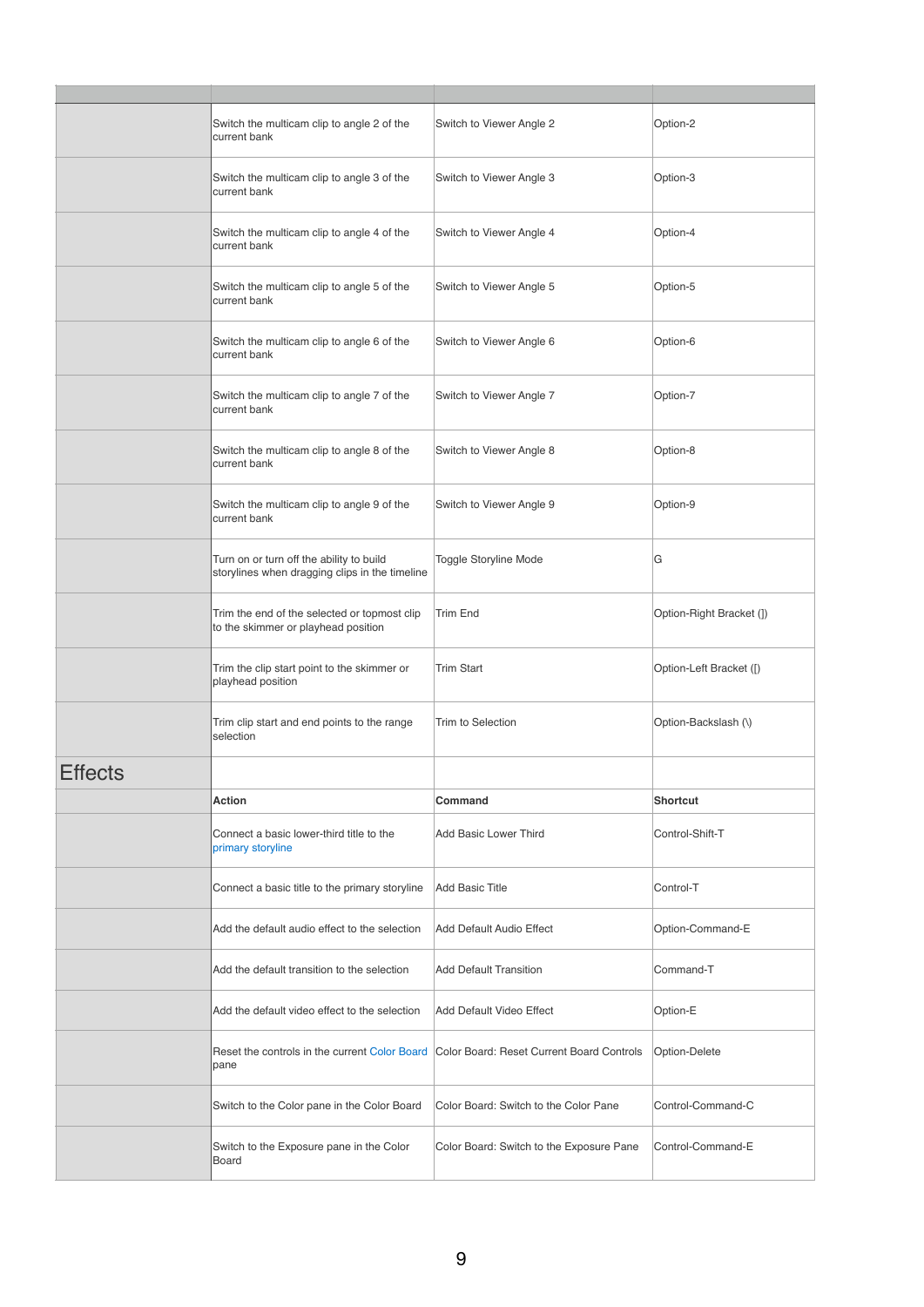|         | Switch to the Saturation pane in the Color<br>Board                                           | Color Board: Switch to the Saturation Pane | Control-Command-S |
|---------|-----------------------------------------------------------------------------------------------|--------------------------------------------|-------------------|
|         | Copy the selected effects and their settings                                                  | Copy Effects                               | Option-Command-C  |
|         | Copy the selected keyframes and their<br>settings                                             | Copy Keyframes                             | Option-Shift-C    |
|         | Cut the selected keyframes and their settings Cut Keyframes                                   |                                            | Option-Shift-X    |
|         | Turn Balance Color corrections on or off                                                      | Enable/Disable Balance Color               | Option-Command-B  |
|         | Match the sound between clips                                                                 | <b>Match Audio</b>                         | Shift-Command-M   |
|         | Match color between clips                                                                     | Match Color                                | Option-Command-M  |
|         | Navigate to the next text item                                                                | <b>Next Text</b>                           | Option-Tab        |
|         | Paste selected attributes and their settings to Paste Attributes<br>the selection             |                                            | Shift-Command-V   |
|         | Paste effects and their settings to the<br>selection                                          | Paste Effects                              | Option-Command-V  |
|         | Paste keyframes and their settings to the<br>selection                                        | Paste Keyframes                            | Option-Shift-V    |
|         | Navigate to the previous text item                                                            | <b>Previous Text</b>                       | Option-Shift-Tab  |
|         | Remove selected attributes from the<br>selection                                              | <b>Remove Attributes</b>                   | Shift-Command-X   |
|         | Remove all effects from the selection                                                         | <b>Remove Effects</b>                      | Option-Command-X  |
|         | Show or hide the retime editor                                                                | <b>Retime Editor</b>                       | Command-R         |
|         | Set the selection to play at normal (100<br>percent) speed                                    | Retime: Create Normal Speed Segment        | Shift-N           |
|         | Create a 2-second hold segment                                                                | Retime: Hold                               | Shift-H           |
|         | Reset the selection to play forward at normal Retime: Reset<br>(100 percent) speed            |                                            | Option-Command-R  |
|         | Show one effect at a time in the Video<br><b>Animation editor</b>                             | Solo Animation                             | Control-Shift-V   |
| General |                                                                                               |                                            |                   |
|         | <b>Action</b>                                                                                 | Command                                    | <b>Shortcut</b>   |
|         | Delete the timeline selection, reject the<br>browser selection, or remove a through edit      | Delete                                     | Delete            |
|         | Show or hide the Filter window (in the<br>browser) or the timeline index (in the<br>timeline) | Find                                       | Command-F         |
|         | Make the <b>event viewer</b> active                                                           | Go to Event Viewer                         | Option-Command-3  |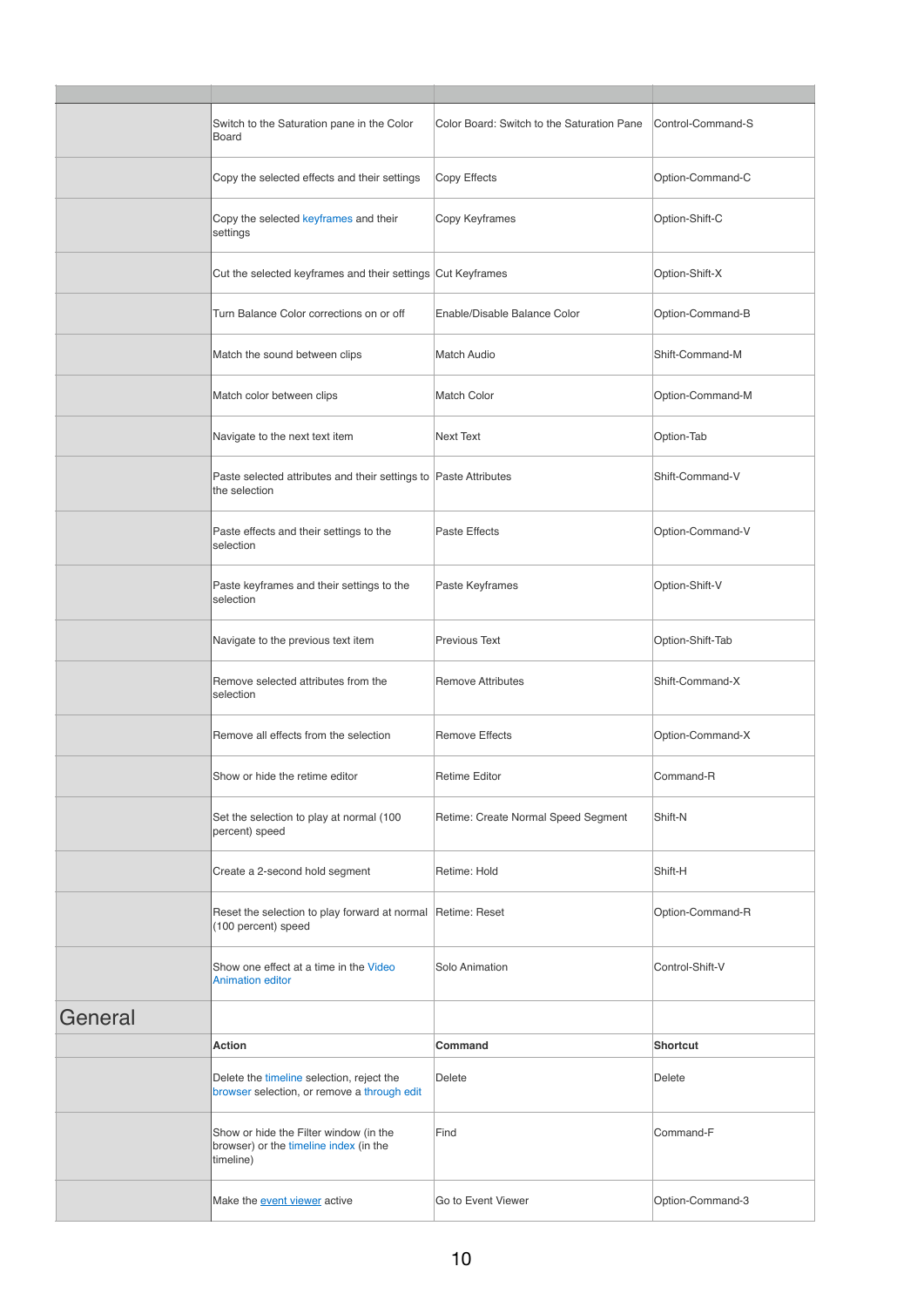|                | Import media from a device, a camera, or an<br>archive                              | Import Media                 | Command-I                                                       |
|----------------|-------------------------------------------------------------------------------------|------------------------------|-----------------------------------------------------------------|
|                | Open the Library Properties inspector for the Library Properties<br>current library |                              | Control-Command-J                                               |
|                | Move the selection to the Finder Trash                                              | Move to Trash                | Command-Delete                                                  |
|                | Create a new project                                                                | New Project                  | Command-N                                                       |
|                | Open the Properties inspector for the current Project Properties<br>project         |                              | Command-J                                                       |
|                | Start all rendering tasks for the current<br>project                                | Render All                   | Control-Shift-R                                                 |
|                | Start rendering tasks for the selection                                             | <b>Render Selection</b>      | Control-R                                                       |
|                | Reveal the selected event clip's source<br>media file in the Finder                 | <b>Reveal in Finder</b>      | Shift-Command-R                                                 |
| <b>Marking</b> |                                                                                     |                              |                                                                 |
|                | Action                                                                              | Command                      | <b>Shortcut</b>                                                 |
|                | Add a caption to the active language subrole<br>at the playhead location            | <b>Add Caption</b>           | Option-C (or Control-Option-C if<br>the caption editor is open) |
|                | Add a marker at the location of the skimmer<br>or playhead                          | <b>Add Marker</b>            | M                                                               |
|                | Change the browser filter settings to show all All Clips<br>clips                   |                              | Control-C                                                       |
|                | Add a marker and edit the marker's text                                             | Add Marker and Modify        | Option-M                                                        |
|                | Apply keyword 1 to the selection                                                    | Apply Keyword Tag 1          | Control-1                                                       |
|                | Apply keyword 2 to the selection                                                    | Apply Keyword Tag 2          | Control-2                                                       |
|                | Apply keyword 3 to the selection                                                    | Apply Keyword Tag 3          | Control-3                                                       |
|                | Apply keyword 4 to the selection                                                    | Apply Keyword Tag 4          | Control-4                                                       |
|                | Apply keyword 5 to the selection                                                    | Apply Keyword Tag 5          | Control-5                                                       |
|                | Apply keyword 6 to the selection                                                    | Apply Keyword Tag 6          | Control-6                                                       |
|                | Apply keyword 7 to the selection                                                    | Apply Keyword Tag 7          | Control-7                                                       |
|                | Apply keyword 8 to the selection                                                    | Apply Keyword Tag 8          | Control-8                                                       |
|                | Apply keyword 9 to the selection                                                    | Apply Keyword Tag 9          | Control-9                                                       |
|                | Clear the range selection                                                           | <b>Clear Selected Ranges</b> | Option-X                                                        |
|                | Clear the range's end point                                                         | Clear Range End              | Option-O                                                        |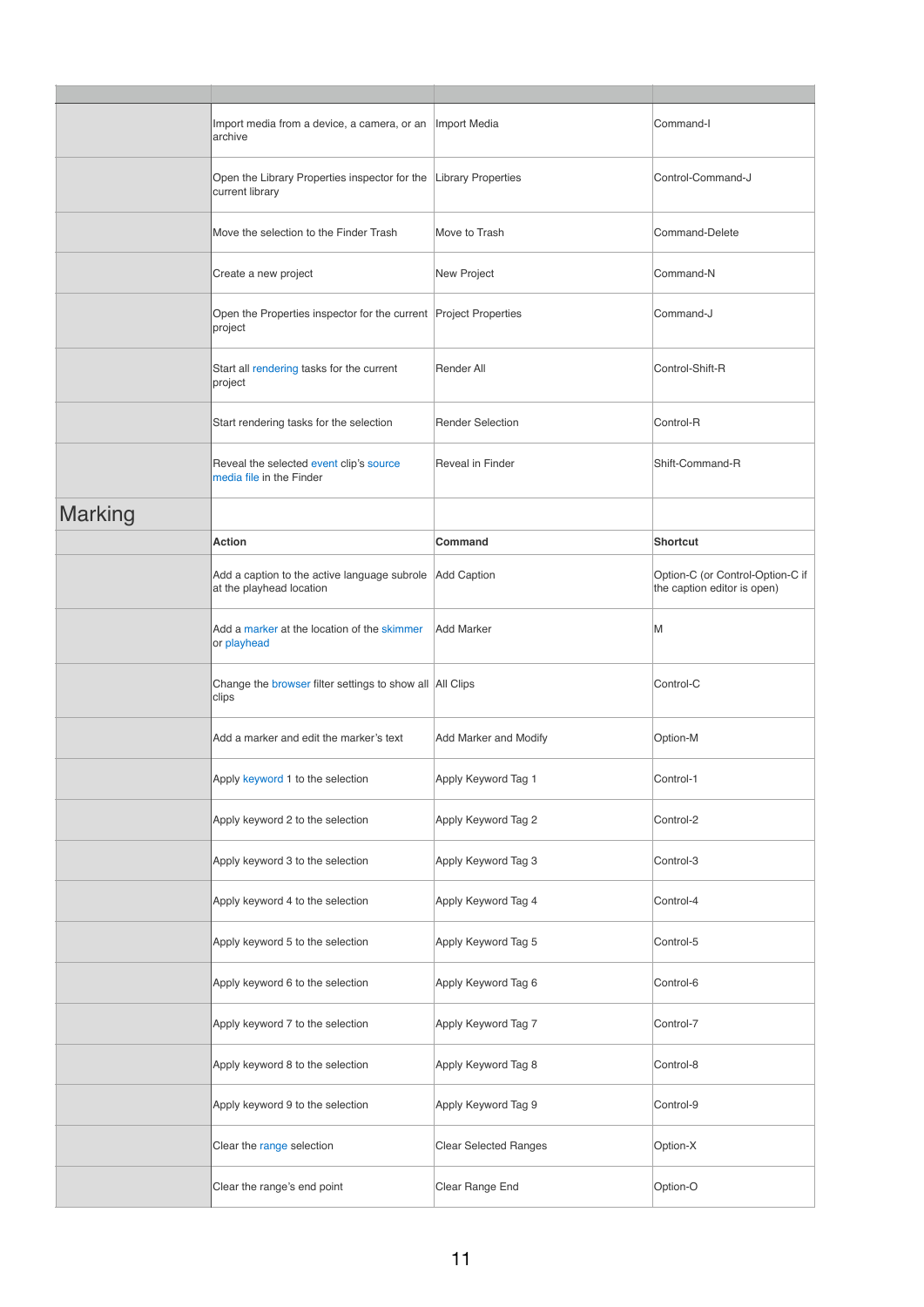| Clear the range's start point                                                                                                                                   | Clear Range Start                  | Option-I         |
|-----------------------------------------------------------------------------------------------------------------------------------------------------------------|------------------------------------|------------------|
| Delete the selected marker                                                                                                                                      | Delete Marker                      | Control-M        |
| Delete all of the markers in the selection                                                                                                                      | Delete Markers in Selection        | Control-Shift-M  |
| Deselect all selected items                                                                                                                                     | Deselect All                       | Shift-Command-A  |
| Open the selected caption in the caption<br>editor                                                                                                              | <b>Edit Caption</b>                | Control-Shift-C  |
| Rate the browser selection as favorite                                                                                                                          | Favorite                           | F                |
| Change the browser filter settings to show<br>favorites                                                                                                         | Favorites                          | Control-F        |
| Change the browser filter settings to hide<br>rejected clips                                                                                                    | <b>Hide Rejected</b>               | Control-H        |
| Create a new <b>Keyword Collection</b>                                                                                                                          | New Keyword Collection             | Shift-Command-K  |
| Create a new <b>Smart Collection</b>                                                                                                                            | <b>New Smart Collection</b>        | Option-Command-N |
| Make the Range Selection tool active                                                                                                                            | Range Selection Tool               | R                |
| Mark the current selection in the browser as<br>rejected<br>Note: The Delete key removes selected<br>items if the timeline is active instead of the<br>browser. | Reject                             | Delete           |
| Change the browser filter settings to show<br>rejected clips                                                                                                    | Rejected                           | Control-Delete   |
| Remove all keywords from the browser<br>selection                                                                                                               | Remove All Keywords From Selection | Control-0        |
| Apply Dialogue subroles to the selected clip's Roles: Apply Dialogue Role<br>components                                                                         |                                    | Control-Option-D |
| Apply Effects subroles to the selected clip's<br>components                                                                                                     | Roles: Apply Effects Role          | Control-Option-E |
| Apply Music subroles to the selected clip's<br>components                                                                                                       | Roles: Apply Music Role            | Control-Option-M |
| Apply the Titles role to the selected clip                                                                                                                      | Roles: Apply Titles Role           | Control-Option-T |
| Apply the Video role to the selected clip                                                                                                                       | Roles: Apply Video Role            | Control-Option-V |
| Select all clips                                                                                                                                                | Select All                         | Command-A        |
| Set the range selection to match the<br>boundaries of the clip below the skimmer or<br>playhead                                                                 | Select Clip Range                  | X                |
| Set an additional range selection end point at Set Additional Range End<br>the playhead or skimmer location                                                     |                                    | Shift-Command-O  |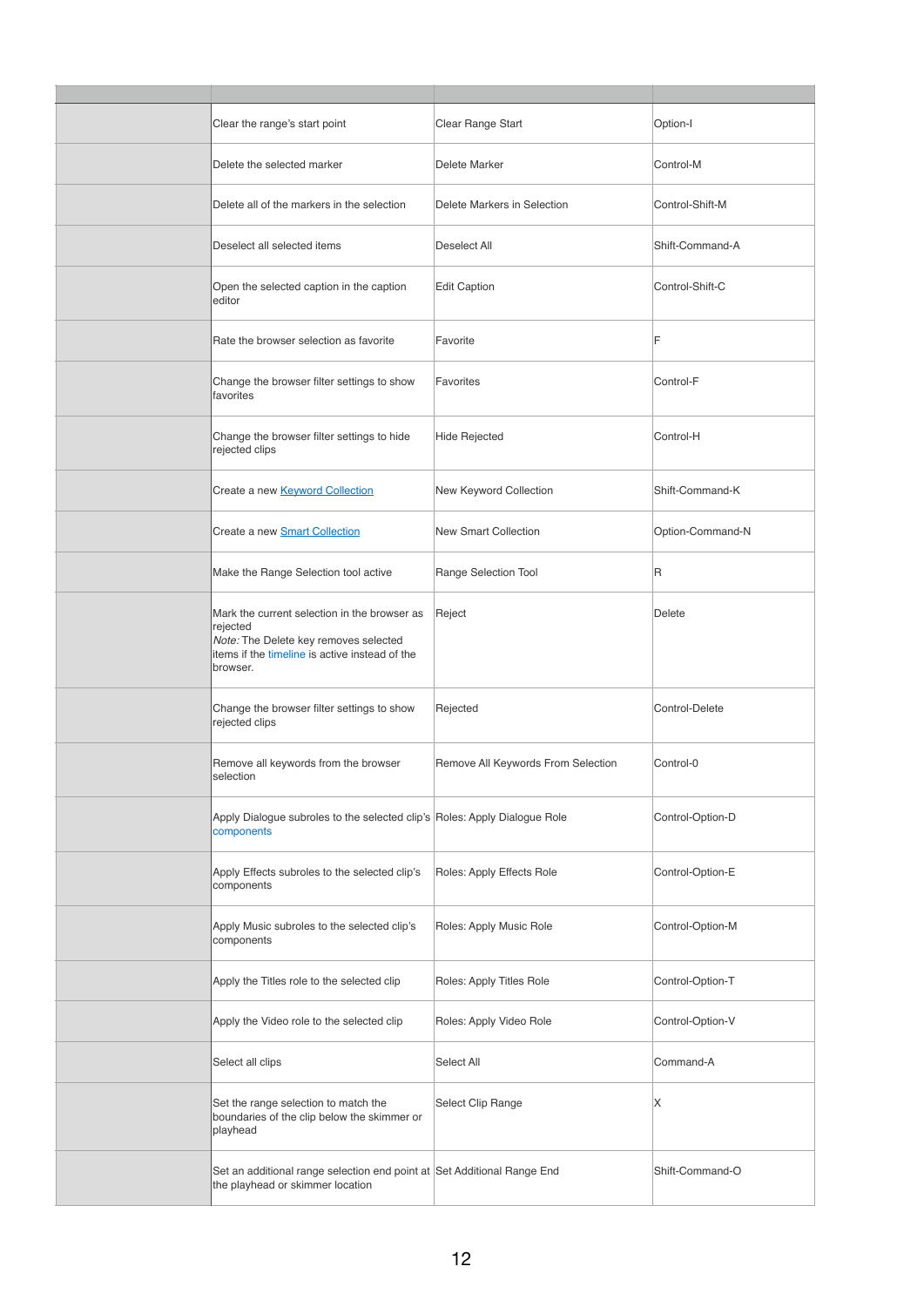|                            | Set an additional range selection start point<br>at the playhead or skimmer location                            | Set Additional Range Start          | Shift-Command-I        |
|----------------------------|-----------------------------------------------------------------------------------------------------------------|-------------------------------------|------------------------|
|                            | Set the end point for the range                                                                                 | Set Range End                       | O                      |
|                            | Set the end point for the range while editing a Set Range End<br>text field                                     |                                     | Control-O              |
|                            | Set the start point for the range                                                                               | Set Range Start                     |                        |
|                            | Set the start point for the range while editing<br>a text field                                                 | Set Range Start                     | Control-I              |
|                            | Remove ratings from the selection                                                                               | Unrate                              | U                      |
| Organization               |                                                                                                                 |                                     |                        |
|                            | Action                                                                                                          | Command                             | <b>Shortcut</b>        |
|                            | Create a new event                                                                                              | New Event                           | Option-N               |
|                            | Create a new folder                                                                                             | New Folder                          | Shift-Command-N        |
|                            | Reveal the selected clip in the browser                                                                         | <b>Reveal in Browser</b>            | Shift-F                |
|                            | Reveal the open project in the browser                                                                          | Reveal Project in Browser           | Option-Shift-Command-F |
|                            | Sync the selected event clips                                                                                   | Synchronize Clips                   | Option-Command-G       |
| Playback and<br>navigation |                                                                                                                 |                                     |                        |
|                            | <b>Action</b>                                                                                                   | Command                             | <b>Shortcut</b>        |
|                            | Turn audio skimming on or off                                                                                   | Audio Skimming                      | Shift-S                |
|                            | Play the pick in context in the timeline                                                                        | <b>Audition: Preview</b>            | Control-Command-Y      |
|                            | Turn clip skimming on or off                                                                                    | Clip Skimming                       | Option-Command-S       |
|                            | Turn on audio-only mode for multicam cutting Cut/Switch Multicam Audio Only<br>and switching                    |                                     | Option-Shift-3         |
|                            | Turn on audio/video mode for multicam<br>cutting and switching                                                  | Cut/Switch Multicam Audio and Video | Option-Shift-1         |
|                            | Turn on video-only mode for multicam cutting Cut/Switch Multicam Video Only<br>and switching                    |                                     | Option-Shift-2         |
|                            | Go to the next item (in the browser) or the<br>next edit point (in the timeline)                                | Down                                | Down Arrow             |
|                            | While editing a text field, go to the next item<br>(in the browser) or the next edit point (in the<br>timeline) | Down                                | Control-Down Arrow     |
|                            | Move the playhead back 10 frames                                                                                | Go Back 10 Frames                   | Shift-Left Arrow       |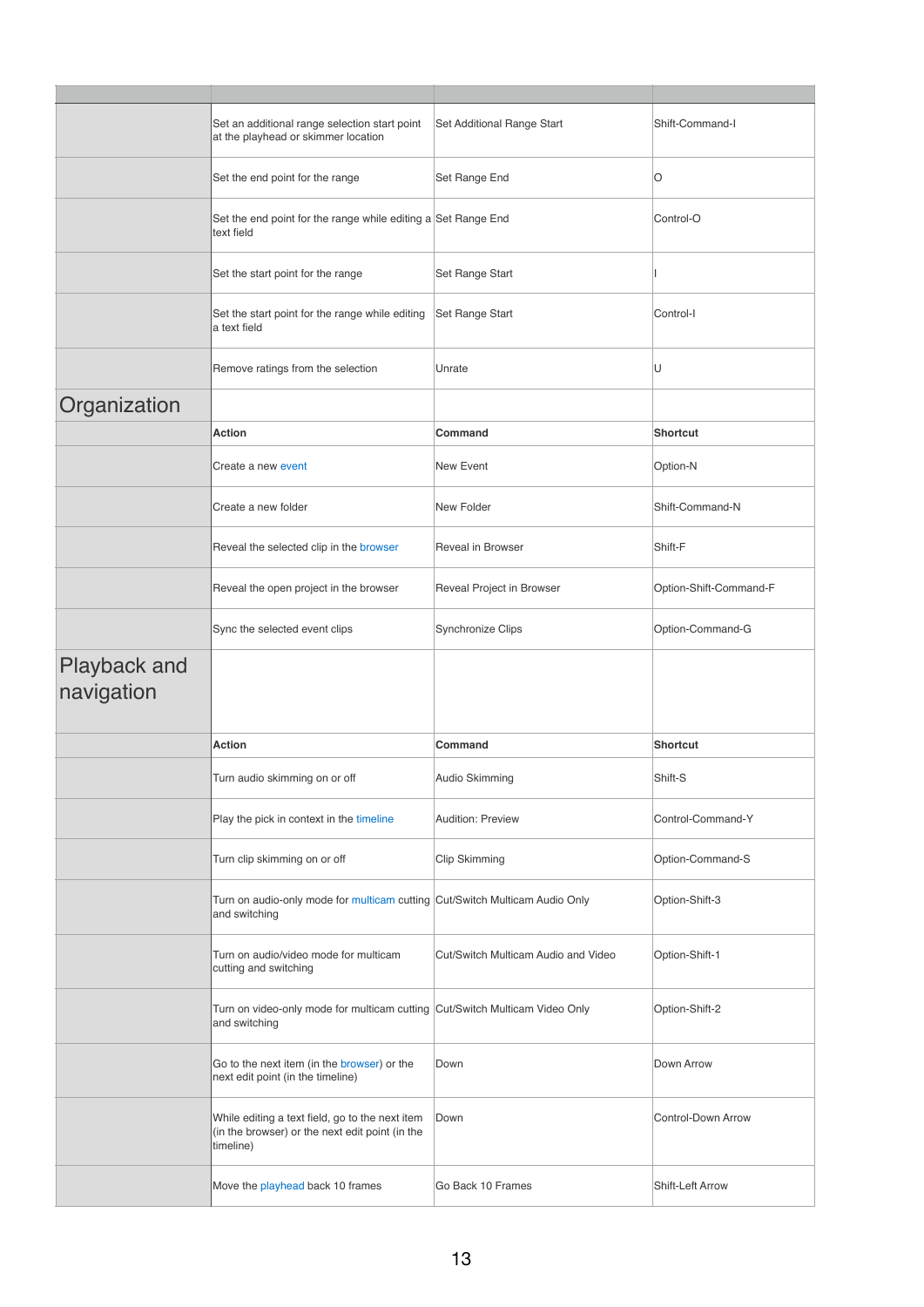| Move the playhead forward 10 frames                                                          | Go Forward 10 Frames    | Shift-Right Arrow                              |
|----------------------------------------------------------------------------------------------|-------------------------|------------------------------------------------|
| Move the playhead to the beginning of the<br>timeline or the first clip in the browser       | Go to Beginning         | Home key                                       |
| Move the playhead to the end of the timeline Go to End<br>or to the last clip in the browser |                         | End key                                        |
| Display the next bank of angles in the current Go to Next Bank<br>multicam clip              |                         | Option-Shift-Apostrophe (')                    |
| Move the playhead to the next edit point in<br>the timeline                                  | Go to Next Edit         | Apostrophe (')                                 |
| Move the playhead to the next field in an<br>interlaced clip                                 | Go to Next Field        | Option-Right Arrow                             |
| Move the playhead to the next frame                                                          | Go to Next Frame        | <b>Right Arrow</b>                             |
| Move the playhead to the next audio<br>subframe                                              | Go to Next Subframe     | Option-Right Arrow                             |
| Display the previous bank of angles in the<br>current multicam clip                          | Go to Previous Bank     | Option-Shift-Semicolon (;)                     |
| Move the playhead to the previous edit point Go to Previous Edit<br>in the timeline          |                         | Semicolon (;)                                  |
| Move the playhead to the previous field in an Go to Previous Field<br>interlaced clip        |                         | Option-Left Arrow                              |
| Move the playhead to the previous frame                                                      | Go to Previous Frame    | <b>Left Arrow</b>                              |
| Move the playhead to the previous audio<br>subframe                                          | Go to Previous Subframe | Option-Left Arrow                              |
| Move the playhead to the end of the range<br>selection                                       | Go to Range End         | Shift-O                                        |
| Move the playhead to the beginning of the<br>range selection                                 | Go to Range Start       | Shift-I                                        |
| Roll the 360° viewer clockwise                                                               | Look Clockwise          | Control-Option-Command-Right<br><b>Bracket</b> |
| Roll the 360° viewer counterclockwise                                                        | Look Counterclockwise   | Control-Option-Command-Left<br><b>Bracket</b>  |
| Tilt the 360° viewer down                                                                    | Look Down               | Control-Option-Command-Down<br>Arrow           |
| Pan the 360° viewer to the left                                                              | Look Left               | Control-Option-Command-Left<br>Arrow           |
| Pan the 360° viewer to the right                                                             | Look Right              | Control-Option-Command-Right<br>Arrow          |
| Pan the 360° viewer up                                                                       | Look Up                 | Control-Option-Command-Up<br>Arrow             |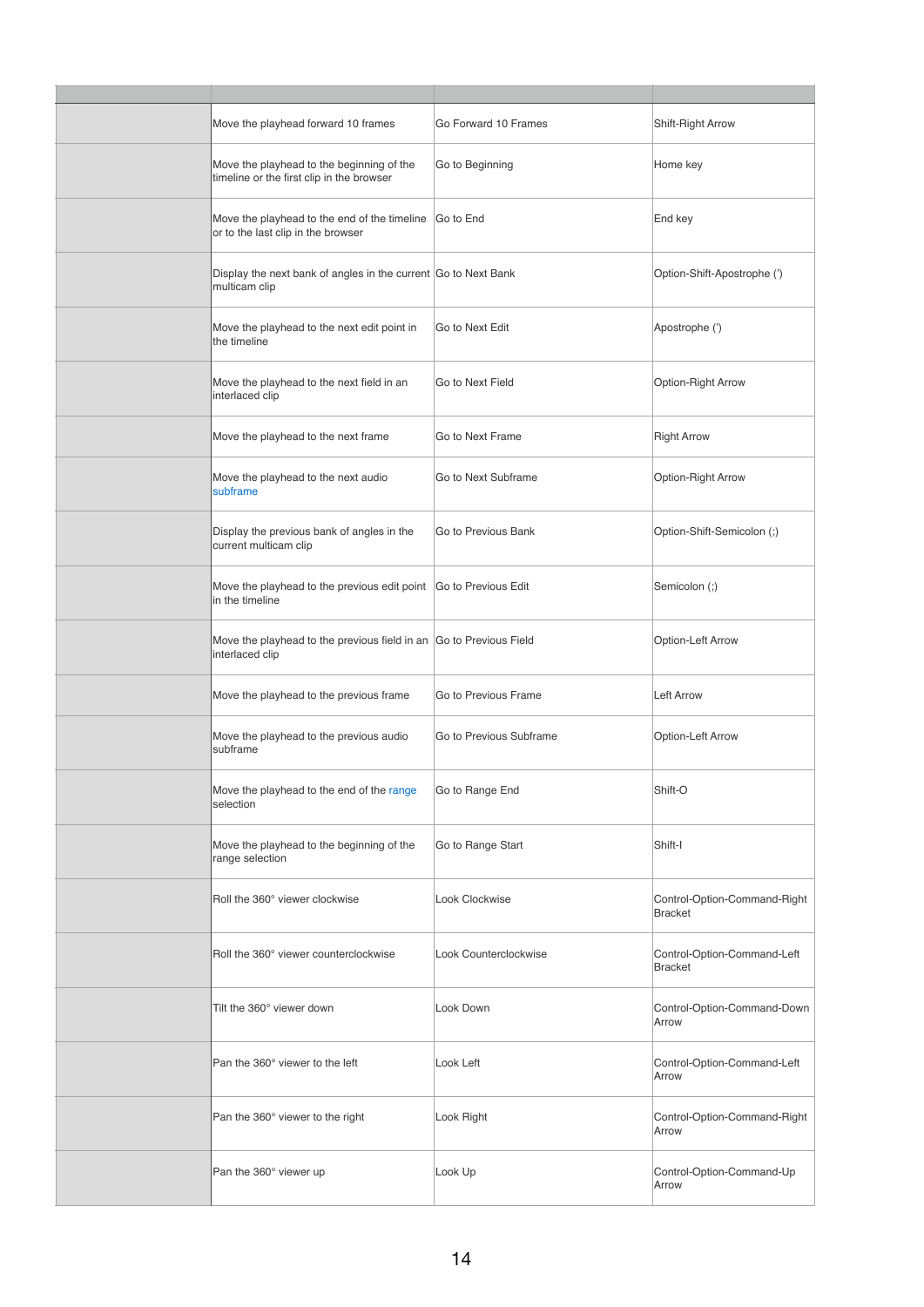| Turn looped playback on or off                                                                                                              | Loop Playback           | Command-L                   |
|---------------------------------------------------------------------------------------------------------------------------------------------|-------------------------|-----------------------------|
| Mirror the display of the connected VR<br>headset in the 360° viewer                                                                        | Mirror VR Headset       | Control-Option-Command-9    |
| Turn on or turn off audio monitoring for the<br>angle being skimmed                                                                         | <b>Monitor Audio</b>    | Shift-A                     |
| Enter a negative timecode value to move the<br>playhead back, move a clip earlier, or trim a<br>range or clip, depending on your selection  | Negative Timecode Entry | Hyphen (-)                  |
| Go to the next item (in the browser) or the<br>next edit point (in the timeline)                                                            | Next Clip               | Control-Command-Right Arrow |
| Move the playhead to the next marker                                                                                                        | <b>Next Marker</b>      | Control-Apostrophe (')      |
| Send 360° video to the connected VR<br>headset                                                                                              | Output to VR Headset    | Control-Option-Command-7    |
| Play around the playhead position                                                                                                           | Play Around             | Shift-Question Mark (?)     |
| Play forward (press L multiple times to<br>increase the playback speed)                                                                     | Play Forward            | L                           |
| Play from the playhead position                                                                                                             | Play from Playhead      | Option-Space bar            |
| Play full screen from the skimmer or<br>playhead position                                                                                   | Play Full Screen        | Shift-Command-F             |
| Play in reverse (press J multiple times to<br>increase the reverse playback speed)                                                          | <b>Play Reverse</b>     | J                           |
| Play in reverse while editing a text field<br>(press J multiple times to increase the<br>reverse playback speed)                            | <b>Play Reverse</b>     | Control-J                   |
| Play in reverse                                                                                                                             | <b>Play Reverse</b>     | Shift-Space bar             |
| Play the selection                                                                                                                          | <b>Play Selection</b>   | Slash (/)                   |
| Play from the playhead to the end of the<br>selection                                                                                       | Play to End             | Control-Shift-O             |
| Start or pause playback                                                                                                                     | Play/Pause              | Space bar                   |
| Start or pause playback while editing a text<br>field                                                                                       | Play/Pause              | Control-Space bar           |
| Enter a positive timecode value to move the<br>playhead forward, move a clip later, or trim a<br>range or clip, depending on your selection | Positive Timecode Entry | Equal Sign $(=)$            |
| Go to the previous item (in the browser) or<br>the previous edit point (in the timeline)                                                    | Previous Clip           | Control-Command-Left Arrow  |
| Move the playhead to the previous marker                                                                                                    | <b>Previous Marker</b>  | Control-Semicolon (;)       |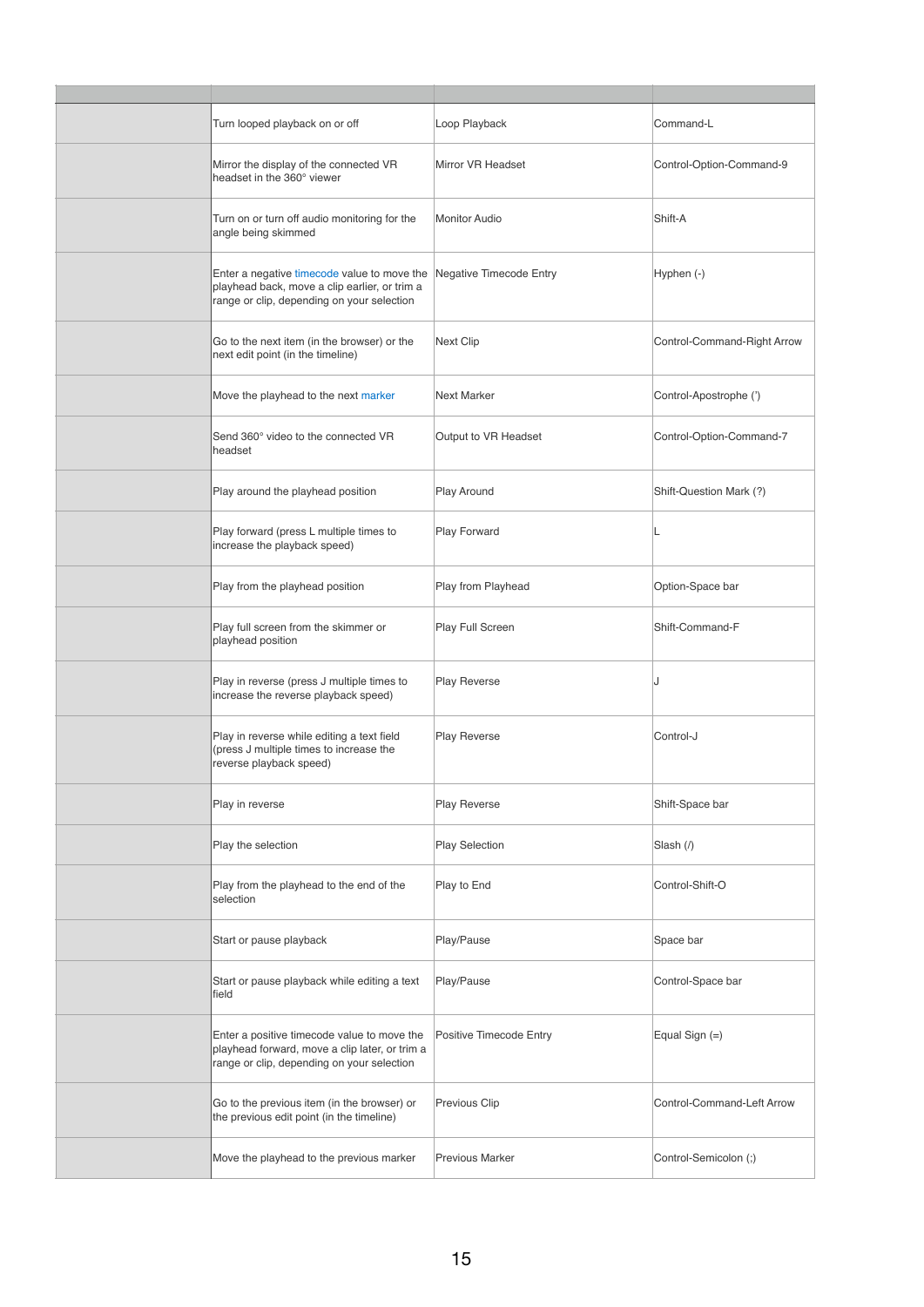|               | Set the angle being skimmed as the<br>monitoring angle                                                                          | Set Monitoring Angle              | Shift-V                   |
|---------------|---------------------------------------------------------------------------------------------------------------------------------|-----------------------------------|---------------------------|
|               | Turn skimming on or off                                                                                                         | Skimming                          | S                         |
|               | Start or stop recording audio from the Record Start/Stop Voiceover Recording<br>Voiceover window                                |                                   | Option-Shift-A            |
|               | Stop playback                                                                                                                   | Stop                              | Κ                         |
|               | Stop playback while editing a text field                                                                                        | Stop                              | Control-K                 |
|               | Go back one level in the timeline history                                                                                       | <b>Timeline History Back</b>      | Command-Left Bracket ([)  |
|               | Go forward one level in the timeline history                                                                                    | <b>Timeline History Forward</b>   | Command-Right Bracket (]) |
|               | Go to the previous item (in the browser) or<br>the previous edit point (in the timeline)                                        | Up                                | Up Arrow                  |
|               | While editing a text field, go to the previous<br>item (in the browser) or the previous edit<br>point (in the timeline)         | Up                                | Control-Up Arrow          |
| Share & tools |                                                                                                                                 |                                   |                           |
|               | <b>Action</b>                                                                                                                   | Command                           | Shortcut                  |
|               | Share the selected project or clip using the<br>default destination                                                             | Share to Default Destination      | Command-E                 |
|               | Make the Select tool active                                                                                                     | Select (Arrow) Tool               | Α                         |
|               | Make the Blade tool active                                                                                                      | <b>Blade Tool</b>                 | B                         |
|               | Make the Crop tool active and display<br>onscreen controls for the selected clip or the<br>topmost clip under the playhead      | Crop Tool                         | Shift-C                   |
|               | Make the Distort tool active and display<br>onscreen controls for the selected clip or the<br>topmost clip under the playhead   | <b>Distort Tool</b>               | Option-D                  |
|               | Make the Hand tool active                                                                                                       | <b>Hand Tool</b>                  | H                         |
|               | Make the Position tool active                                                                                                   | Position Tool                     | P                         |
|               | Make the Transform tool active and display<br>onscreen controls for the selected clip or the<br>topmost clip under the playhead | <b>Transform Tool</b>             | Shift-T                   |
|               | Make the Trim tool active                                                                                                       | <b>Trim Tool</b>                  | T                         |
|               | Make the Zoom tool active                                                                                                       | Zoom Tool                         | Ζ                         |
| <b>View</b>   |                                                                                                                                 |                                   |                           |
|               | <b>Action</b>                                                                                                                   | Command                           | <b>Shortcut</b>           |
|               | Depending on the clip name setting, display<br>timeline clips with clip names, role names, or<br>active angle names only        | Clip Appearance: Clip Labels Only | Control-Option-6          |
|               |                                                                                                                                 |                                   |                           |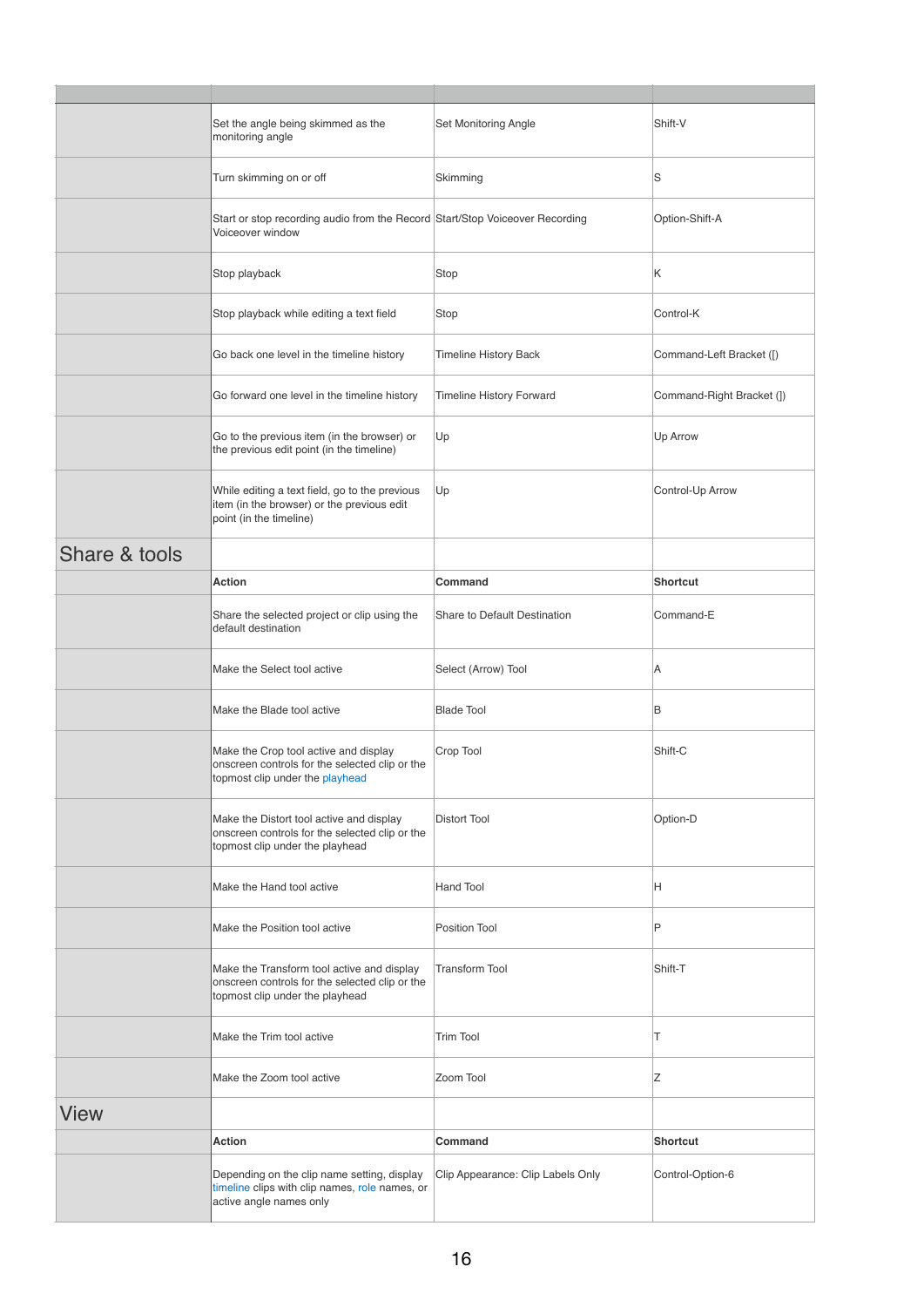|         | Decrease the size of audio waveforms for<br>timeline clips                           | Clip Appearance: Decrease Waveform Size                    | Control-Option-Down Arrow                       |
|---------|--------------------------------------------------------------------------------------|------------------------------------------------------------|-------------------------------------------------|
|         | Display timeline clips with large filmstrips only Clip Appearance: Filmstrips Only   |                                                            | Control-Option-5                                |
|         | Increase the size of audio waveforms for<br>timeline clips                           | Clip Appearance: Increase Waveform Size                    | Control-Option-Up Arrow                         |
|         | Display timeline clips with small audio<br>waveforms and large filmstrips            | Clip Appearance: Large Filmstrips                          | Control-Option-4                                |
|         | Display timeline clips with large audio<br>waveforms and small filmstrips            | Clip Appearance: Large Waveforms                           | Control-Option-2                                |
|         | Display timeline clips with audio waveforms<br>and video filmstrips of equal size    | Clip Appearance: Waveforms and Filmstrips Control-Option-3 |                                                 |
|         | Display timeline clips with large audio<br>waveforms only                            | Clip Appearance: Waveforms Only                            | Control-Option-1                                |
|         | Decrease the browser clip height                                                     | Decrease Clip Height                                       | Shift-Command-Hyphen (-)                        |
|         | Increase the browser clip height                                                     | Increase Clip Height                                       | Shift-Command-Equal Sign (=)                    |
|         | Show fewer filmstrip frames in browser clips                                         | <b>Show Fewer Filmstrip Frames</b>                         | Shift-Command-Comma (,)                         |
|         | Show or hide the Audio Animation editor for<br>the selected clips or components      | Show/Hide Audio Animation                                  | Control-A                                       |
|         | Show or hide clip information when skimming Show/Hide Skimmer Info<br>in the browser |                                                            | Control-Y                                       |
|         | Show or hide the Video Animation editor for<br>the selected timeline clips           | Show/Hide Video Animation                                  | Control-V                                       |
|         | Show more filmstrip frames in browser clips                                          | Show More Filmstrip Frames                                 | Shift-Command-Period (.)                        |
|         | Show one frame per filmstrip                                                         | Show One Frame per Filmstrip                               | Option-Shift-Command-Comma<br>$\left( ,\right)$ |
|         | Switch the browser between filmstrip view<br>and list view                           | Toggle Filmstrip/List View                                 | Option-Command-2                                |
|         | Show or hide clip names in the browser                                               | <b>View Clip Names</b>                                     | Option-Shift-N                                  |
|         | Zoom in to the browser, viewer, or timeline                                          | Zoom In                                                    | Command-Plus Sign (+)                           |
|         | Zoom out of the browser, viewer, or timeline                                         | Zoom Out                                                   | Command-Minus Sign (-)                          |
|         | Zoom the contents to fit the size of the<br>browser, viewer, or timeline             | Zoom to Fit                                                | Shift-Z                                         |
|         | Turn zooming in to audio samples on or off                                           | Zoom to Samples                                            | Control-Z                                       |
| Windows |                                                                                      |                                                            |                                                 |
|         | Action                                                                               | Command                                                    | <b>Shortcut</b>                                 |
|         | Show or hide the <b>Background Tasks window</b>                                      | <b>Background Tasks</b>                                    | Command-9                                       |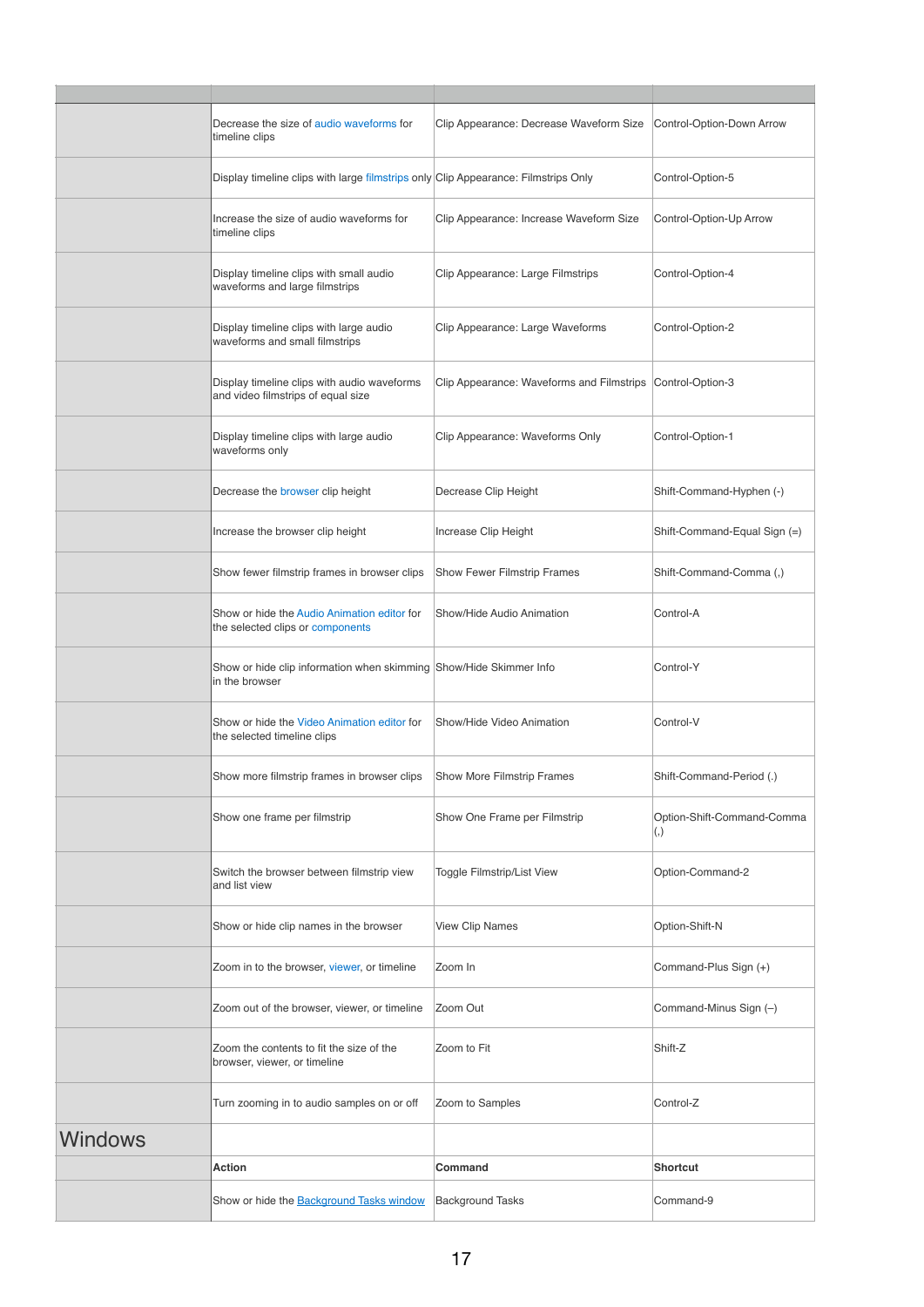| Make the Audio Enhancements inspector<br>active                | Go to Audio Enhancements           | Command-8                |
|----------------------------------------------------------------|------------------------------------|--------------------------|
| Make the Color Board active                                    | Go to Color Board                  | Command-6                |
| Make the browser active                                        | Go to Browser                      | Command-1                |
| Make the current inspector active                              | Go to Inspector                    | Option-Command-4         |
| Make the timeline active                                       | Go to Timeline                     | Command-2                |
| Make the viewer active                                         | Go to Viewer                       | Command-3                |
| Go to the next pane in the inspector or the<br>Color Board     | Next Tab                           | Control-Tab              |
| Go to the previous pane in the inspector or<br>the Color Board | Previous Tab                       | Control-Shift-Tab        |
| Show or hide the Record Voiceover window                       | <b>Record Voiceover</b>            | Option-Command-8         |
| Show the histogram in the viewer                               | Show Histogram                     | Control-Command-H        |
| Show the vectorscope in the viewer                             | Show Vectorscope                   | Control-Command-V        |
| Show the waveform monitor in the viewer                        | Show Video Waveform                | Control-Command-W        |
| Show or hide the angle viewer                                  | Show/Hide Angles                   | Shift-Command-7          |
| Show or hide the audio meters                                  | Show/Hide Audio Meters             | Shift-Command-8          |
| Show or hide the browser                                       | Show/Hide Browser                  | Control-Command-1        |
| Show or hide the comparison viewer                             | Show/Hide Comparison Viewer        | Control-Command-6        |
| Show or hide the Effects browser                               | Show/Hide Effects Browser          | Command-5                |
| Show or hide the Transitions browser                           | Show/Hide Transitions Browser      | Control-Command-5        |
| Show or hide the event viewer                                  | Show/Hide Event Viewer             | Control-Command-3        |
| Show or hide the inspector                                     | Show/Hide Inspector                | Command-4                |
| Show or hide the keyword editor                                | Show/Hide Keyword Editor           | Command-K                |
| Show or hide the Libraries sidebar                             | Show/Hide Libraries Sidebar        | Command-1                |
| Show or hide the Photos and Audio sidebar                      | Show/Hide Photos and Audio Sidebar | Shift-Command-1          |
| Show or hide the sidebar                                       | Show/Hide Sidebar                  | Command-Grave Accent (`) |
| Show or hide the 360° viewer                                   | Show/Hide 360° Viewer              | Option-Command-7         |
| Show or hide the timeline                                      | Show/Hide Timeline                 | Control-Command-2        |